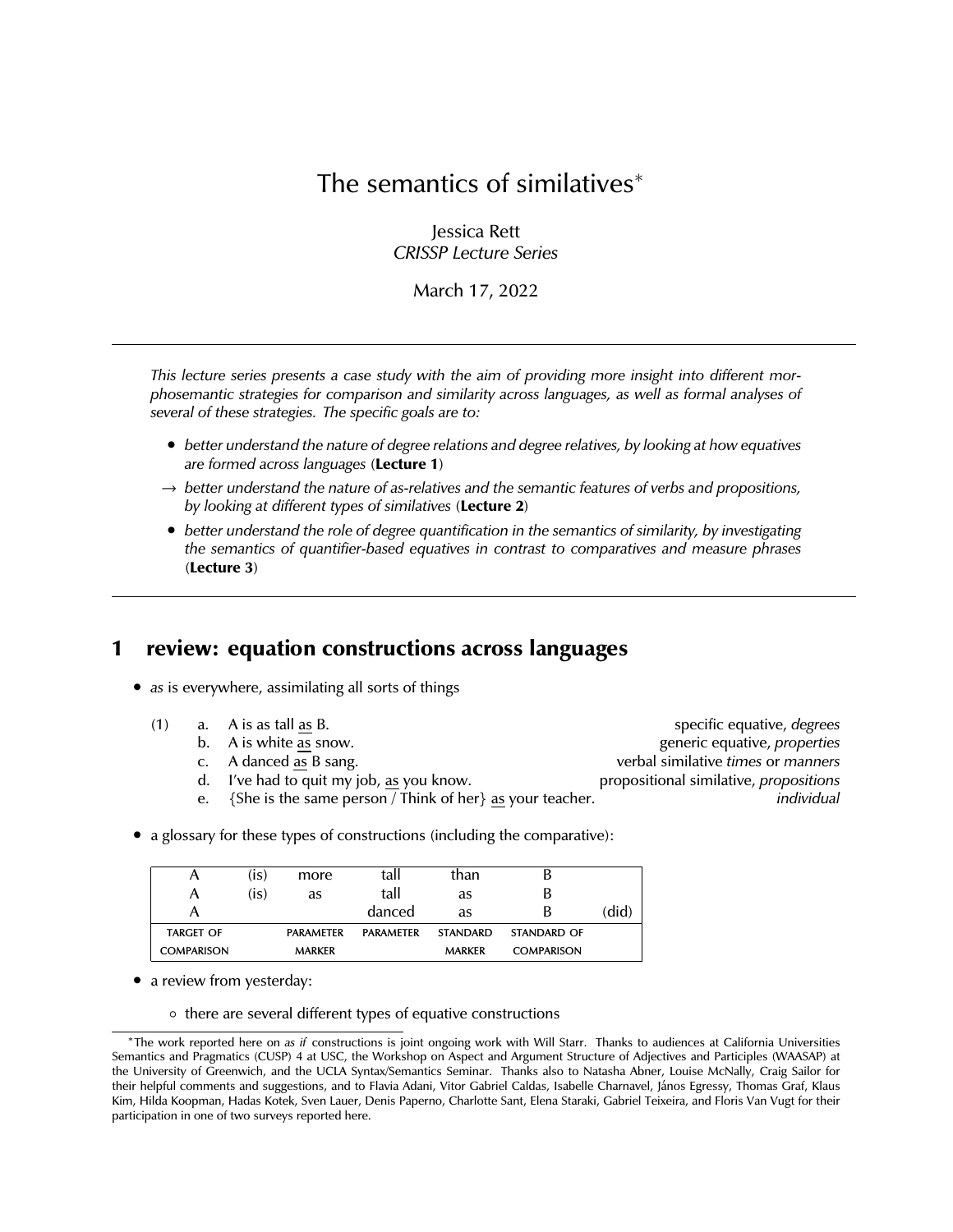

Figure 1: A typology of equatives

- implicit equatives and demonstrative-based explicit equatives involve *as* as a relativizer
	- (2)  $\left[ \text{relativizer } S \right] = \lambda y \cdot \left[ S \right] \left[ y/x \right]$ , for any free variable x in S
		- ∗ implicit equatives are free relatives
			- (3) Gianni e alto come Pietro. ` *Italian*
				- a. [come Pietro  $\dot{e}$  alto  $\phi$ ] =  $\lambda$ d.tall(p,d)<br>b. [Gianni  $\dot{e}$  alto  $\phi$ ] =  $\lambda$ d'.tall(q,d')
				- b.  $\[\mathbb{G}$ ianni è alto $\] = \lambda \vec{d}' . \mathsf{t}$ all(g,d')<br>c. BM, EC: ∃d[tall(g,d), ∆,tall(g,d)
				- c. *PM, EC*: ∃d[tall(g,d) ∧ tall(p,d)]

'There is a degree to which Gianni and Pietro are both tall.'

∗ demonstrative-based explicit equatives are degree correlatives, involving degree anaphora

| (4) | Gianni è tanto alto quanto Pietro. | Italian |
|-----|------------------------------------|---------|
|-----|------------------------------------|---------|

- a.  $\left[\text{quanto Pietro} \cdot \text{d} \cdot \text{d} \cdot \text{d} = \lambda d \cdot \text{tall}(p, d) \rightarrow \text{max}(\lambda d \cdot \text{tall}(p, d)) \right]$  cf. (3-a)<sup>1</sup> cf. (3-a)<sup>1</sup>
	- $\llbracket$ Gianni è tanto alto $\llbracket = \text{tall}(g, \text{max}(\lambda d.\text{tall}(p, d)))$ 'Gianni is tall to the maximum degree to which Pietro is tall.'

◦ today we'll look at all of the other constructions in (1) except for sufficientive-based explicit equatives

# **2 overview: today's talk**

• HB claim #1: languages generally tend to use the same SM in equatives as they do in similatives

|     |            | Equative PM | EQUATIVE SM | SIMILATIVE SM |
|-----|------------|-------------|-------------|---------------|
|     | Bulgarian  | Ø           | kato        | kato          |
|     | Czech      | tak         | yako        | yako          |
| (5) | Finnish    | yhta        | kuin        | kuin          |
|     | Lithuanian | taip        | kaip        | kaip          |
|     | Norwegian  | like        | som         | som           |
|     | Portuguese | tão         | como        | como          |

<sup>1</sup>The variation between *quanto* and *come* – both *wh-*pronouns that can range over degrees – is interesting here, and will be relevant in tomorrow's discussion about the confluence of degrees and manners.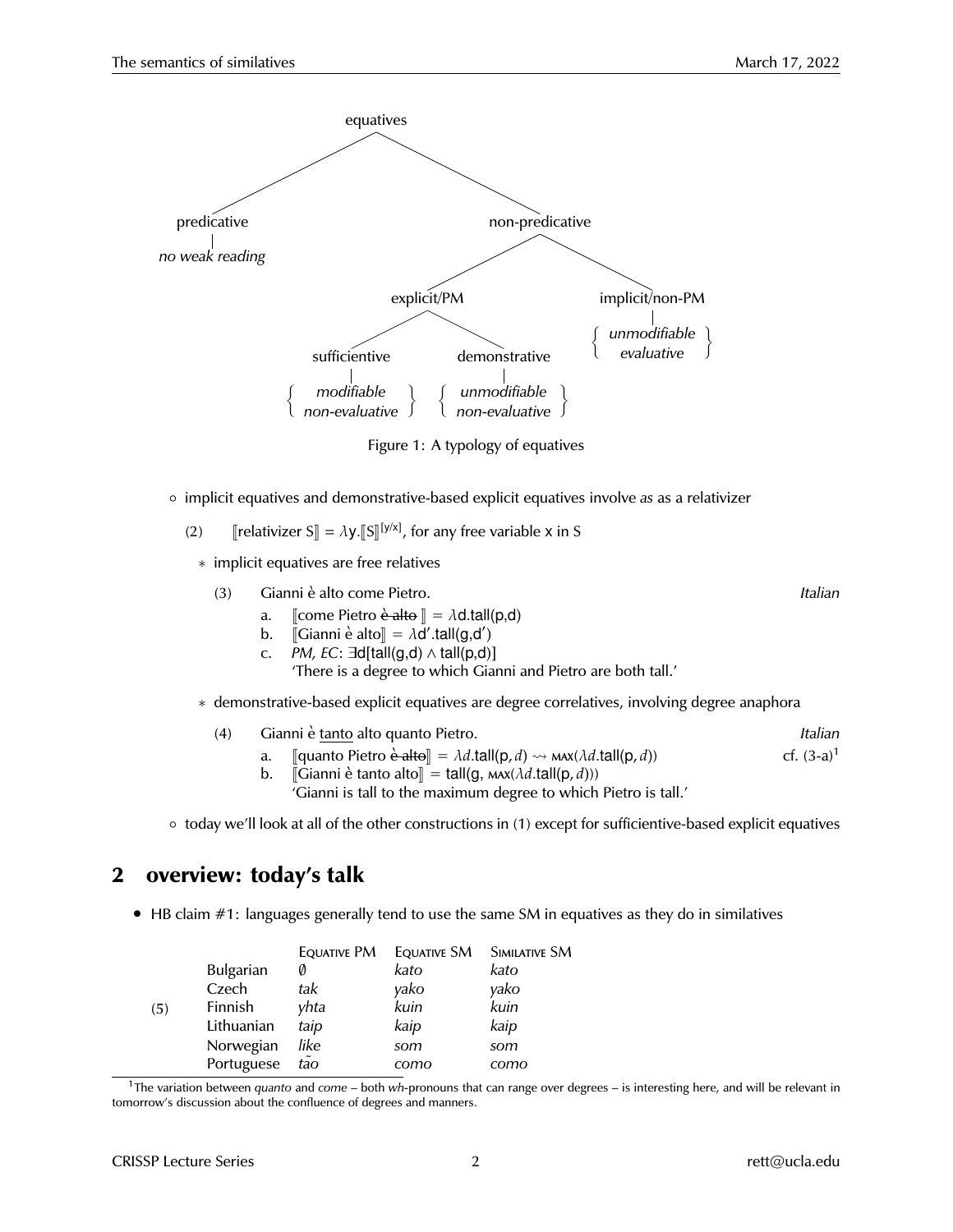- *temptation: to analyze equatives and similatives as related, both are similatives writ large*
- HB claim  $\#2$ : languages may form equatives with PMs, but they do not form similatives with PMs<sup>2</sup>
	- (6) a. A is **as** tall **as** B (is).
		- b. A (\***as**) danced **as** B did/danced.
	- (7) a. Min syster er <u>lika</u> vacker som dig. my sister is PM pretty SM you 'My sister is as pretty as you.' *Swedish* HB 294
		- b. Hans (\*<u>lika</u>) skriver som sin syster. Hans (\*PM) writes sm his sister 'Hans writes like his sister.' *Swedish* HB 313

- *temptation: to analyze equatives and similatives as semantically distinct*
- the goal today: to show how the relative-clause-based account of *as* from yesterday can be extended to constructions with non-adjectival parameters (and what that requires)
- two subgoals
	- 1. an analysis of verbal similatives, like (35-a): how does *as* come to range over times or manners, and why can't it range over degrees? (Rett, 2013)
	- 2. an analysis of propositional similatives, like (1-d): how does *as* come to associate with a trace position, and what happens in hypothetical *as if* cases? (Rett and Starr *to appear*)

## **3 what verbal similatives can mean**

• verbal similatives, in general, can receive one of two interpretations: time or manner

|  | (8) a. A danced as B sang. | tıme   |
|--|----------------------------|--------|
|  | b. A danced as B danced.   | manner |

◦ what conditions the difference? context, with discourse coherence playing a clear role, Kehler 2002

- the goal in this section: determine the source and generality of these readings
- two other constructions that will be relevant, ultimately:
	- generic equatives, equatives formed a) with adjectival parameters but b) without a parameter marker
		- (9) a. She is  $(\#as)$  white as snow.
			- b. This table is  $(\#as)$  solid as a rock.
	- intensifier-verb similatives, similatives whose verbal parameters seem to be intrinsically gradable
		- (10) a. A raced as B raced. b. A stinks as B stinks.

<sup>2</sup>This claim does not extend to verbal participles, cf. *The pie (\*as) was as eaten as the lasagna.*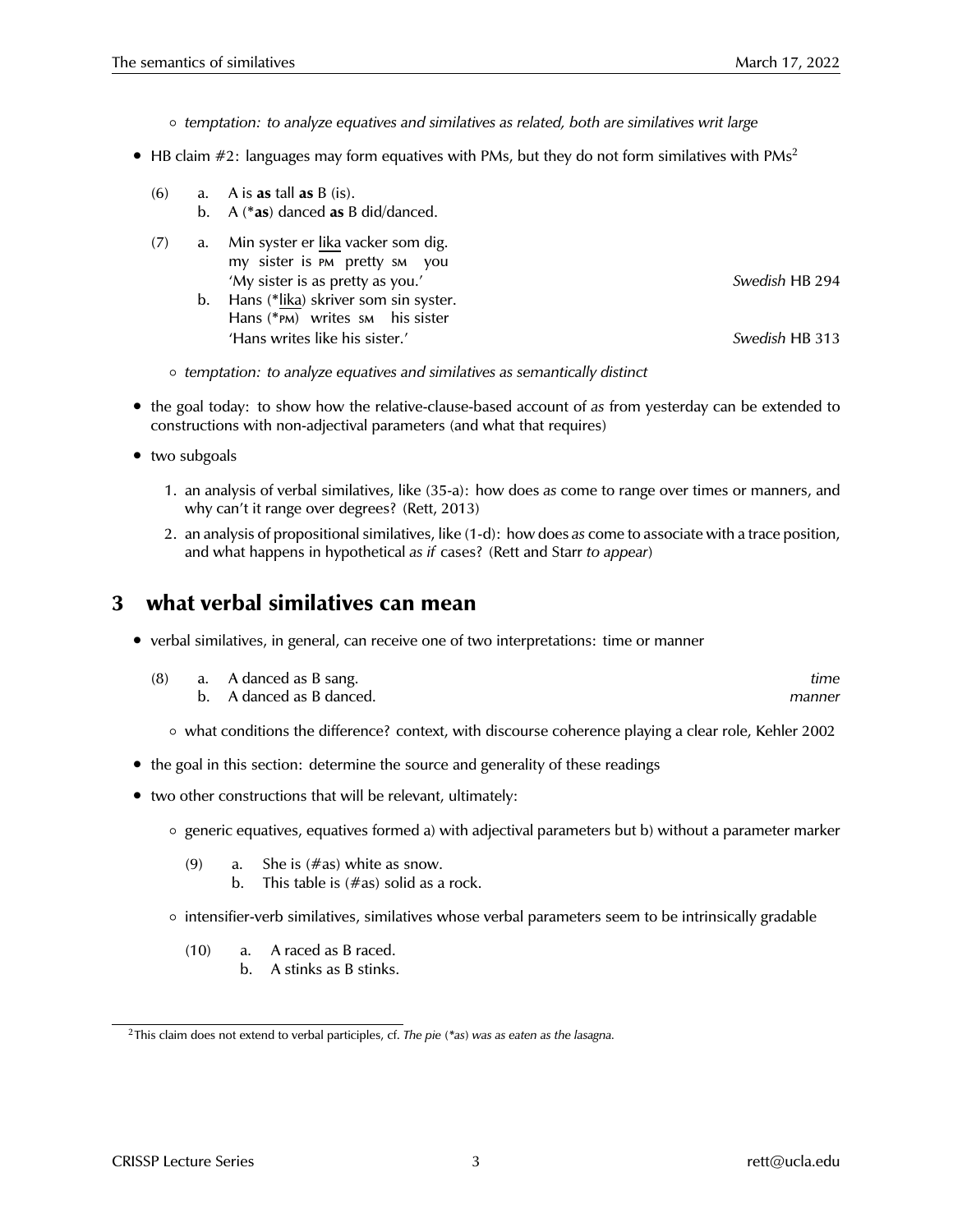#### **3.1 the semantic associates of verbs**

- there is independent evidence that verbs can associate with a few different types of semantic arguments
- there's evidence from proforms and *wh-*phrases that verbs can associate with manners (Anderson and Morzycki,  $2015$ <sup>3</sup>

| (11) | a. I wish you wouldn't dance $\{so/like that\}$ , it's unbecoming.<br>b. I wish you wouldn't dance $\{so/like that\}$ , we're in a hurry. | manner<br>time |
|------|-------------------------------------------------------------------------------------------------------------------------------------------|----------------|
| (12) | a. How did you dance?<br>b. When did you dance?                                                                                           | manner<br>time |

- and there's evidence from other sources that verbs can associate with degrees
	- degree achievements (DAs, deadjectival verbs) are associated with degrees (Dowty, 1979)
		- ∗ DAs can receive either a telic or atelic interpretation; the telic reading seems to track a degree scale associated with the verb (Hay et al.,  $1999)^4$

| (13) | a. The soup cooled in 10 minutes. | telic  |
|------|-----------------------------------|--------|
|      | The soup cooled for 10 minutes.   | atelic |

- ∗ DA degrees aren't the same as the degree arguments of the corresponding gradable adjectives, they are crucially differential degrees (Kennedy and McNally, 2005; Kennedy, 2010)<sup>5</sup>
	- (14) a. She warmed the soup 10 degrees.
		- b. She warmed the soup too much.
		- c. She warmed the soup so much that she can't eat it.
- ∗ Kennedy/McNally propose that these differential degrees are introduced via a measure-of-change function **m**<sup>∆</sup> which tracks "change over the course of an event" and is not available to adjectives
- quantity scales: the event described by a verb can be "measured out" on its quantized direct object (Krifka, 1990; Tenny, 1994, among others)
	- (15) B half washed the dishes.

| a. B washed half of the dishes.        | collective   |
|----------------------------------------|--------------|
| b. B washed all of the dishes halfway. | distributive |

- ∗ this suggests that verbs can be associated with quantity scales, too:
	- $\cdot$  perhaps because they lexicalize a degree argument corresponding to quantity (Piñón, 2008);
	- · perhaps because they're associated with a quantity degree argument via a type-shifter or modifier (Piñón, 2000, 2005; Caudal and Nicolas, 2005)
- there is a small class of verbs that can be intensified by *so* and modified by MPs (Umbach, 2011)
	- (16) a. You shouldn't have gorged so yesterday.

<sup>4</sup>The available interpretations of *how* and *well* are very intriguingly syntactically conditioned in English (McNally and Kennedy, 2002):

|      | b. | How $[\sqrt{p}$ were the pants lengthened]?<br>How $\begin{bmatrix} C_{\rm P} & \begin{bmatrix} A_{\rm P} \end{bmatrix} \end{bmatrix}$ engthened] were the pants]? | manner reading<br>degree reading                |
|------|----|--------------------------------------------------------------------------------------------------------------------------------------------------------------------|-------------------------------------------------|
| (ii) |    | The car was well loaded.<br>The car was loaded well.                                                                                                               | degree or manner reading<br>manner reading only |

<sup>5</sup>"[(14)] show that... the DA examples are parallel to the interpretations they have with comparatives: they impose constraints on differential degrees." (Kennedy, 2010, 11)

<sup>3</sup> It's not necessary for the argument here that these arguments be accessible via the same proform or *wh-*phrase, just that they be accessible by one of them. (*Then*, for instance, can be used as a distal temporal proform.) But it is certainly very interesting that some of these arguments are subsumed under the same proforms and *wh-*phrases across languages, again and again; this issue is taken up in Anderson and Morzycki (2015).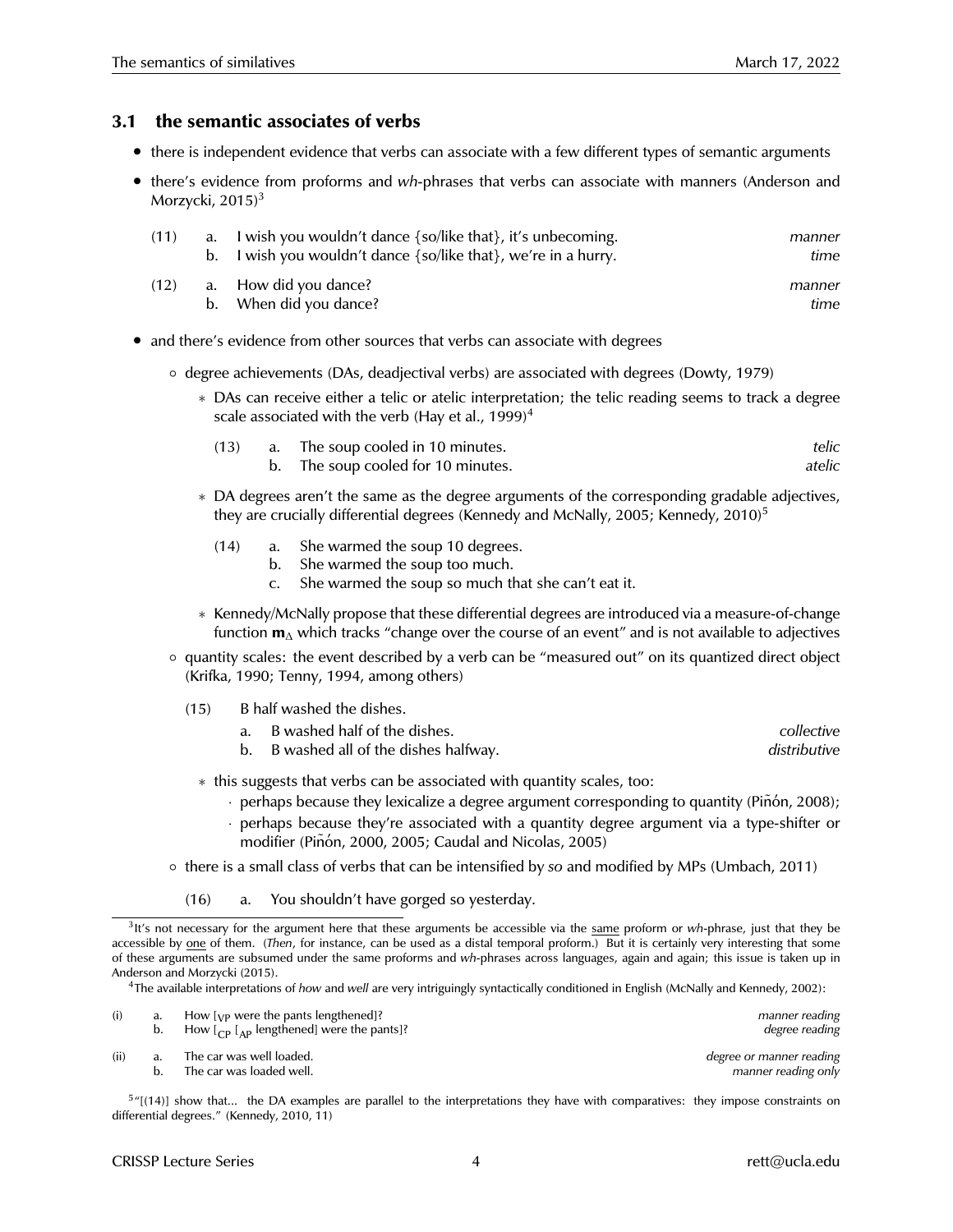- It's best if you don't race so on the highway.
- c. I can't imagine why she stinks so.
- (17) He raced 100 miles an hour.
	- ∗ these verbs have been argued to be effectively the gradable counterparts of other verbs: they lexicalize degree arguments (Umbach, 2011)

### **3.2 non-lexicalized semantic arguments**

- we have intuitions about what and how many semantic arguments a given predicate lexicalizes<sup>6</sup>
	- (18) a.  $\llbracket \text{walk} \rrbracket = \lambda x.\text{walk}(x)$ <br>b.  $\llbracket \text{eat} \rrbracket = \lambda x \lambda y.\text{eat}(y, z)$  $\llbracket \text{eat} \rrbracket = \lambda x \lambda y \cdot \text{eat}(y, x)$
	- (19) a. [[circular] =  $\lambda x$ .circular(*x*)<br>b. [[tall] =  $\lambda x \lambda d$ .tall(*x,d*)  $\llbracket \text{tall} \rrbracket = \lambda x \lambda d \cdot \text{tall}(x, d)$
- but this picture needs to be supplemented with ideas of how it can happen that lexicalized arguments are not explicitly filled or bound...
	- (20) a. I ate. b. A is tall.
- ...and how semantic arguments can come to be associated with predicates that don't lexicalize them
	- (21) a. I walked the dog.
		- b. A is more circular than spherical.
- so how to we associate times, manners, and degrees with verbs, assuming an intuitive picture of them taking individual arguments (as in (18-b)) or events, in the neo-Davidsonian style (as in (22))?

(22) 
$$
[eat] = \lambda y \lambda x \lambda e.eat(e) \land agent(x, e) \land patient(x, e)
$$

- there is lots of precedence for this sort of thing in the literature!
	- type-shifters can do the first job, but not the second (Partee and Rooth, 1983; Partee, 1987)
	- a tried-and-tested way of adding arguments to a semantic derivation *without adding information* into the derivation is a homomorphism<sup>7</sup>
		- ∗ we need something like a homomorphism or some other mapping to explain cases of deferred reference, i.e. when I can felicitously utter *Sue is parked across the street* (Nunberg, 1995)
		- ∗ in their proto-degree semantics, Bartsch and Vennemann (1972) and Cresswell (1976) introduce "quantity operators" to map an individual to its quantity; modern adaptations have called it  $\mu^8$
		- ∗ Krifka (1990) and Nakanishi (2007) introduce an event-to-object homomorphism ("Mapping to Object"), cf. meaning preservation between *half ate the apple* and *ate half the apple*
		- ∗ Krifka (1989) and Parsons (1990) introduce a "temporal trace" function τ that maps an event to its runtime (if it has one)<sup>9</sup>

(23)  $\forall e \forall e' [\tau(e) \cup_T \tau(e') = \tau(e \cup_E e')]$ 

 $^6$ I am crucially differentiating between the adjunct/argument distinction in syntax, and the idea that the semantic denotation of a predicates is a function from a variety of (semantic) arguments. The claim is that these arguments may or may not be lexicalized by the predicate. <sup>7</sup>An isomorphism is a structure-preserving mapping between two (algebraic) structures; a homomorphism is a structure-preserving mapping between two (algebraic) structures of the same type, that preserves the operations on the structures. Following the literature, for

better or worse, I will use the term 'homomorphism' to talk about these mappings, regardless of which term is more appropriate. <sup>8</sup>Additional evidence that  $\mu$  introduces a homomorphism from individuals to degrees, comes from Rett (2007) and Rett (2014).

<sup>9</sup> For ∪*<sup>T</sup>* the union operation over times, and ∪*<sup>E</sup>* the union operation over events, which is (non-trivially) lattice-theoretic.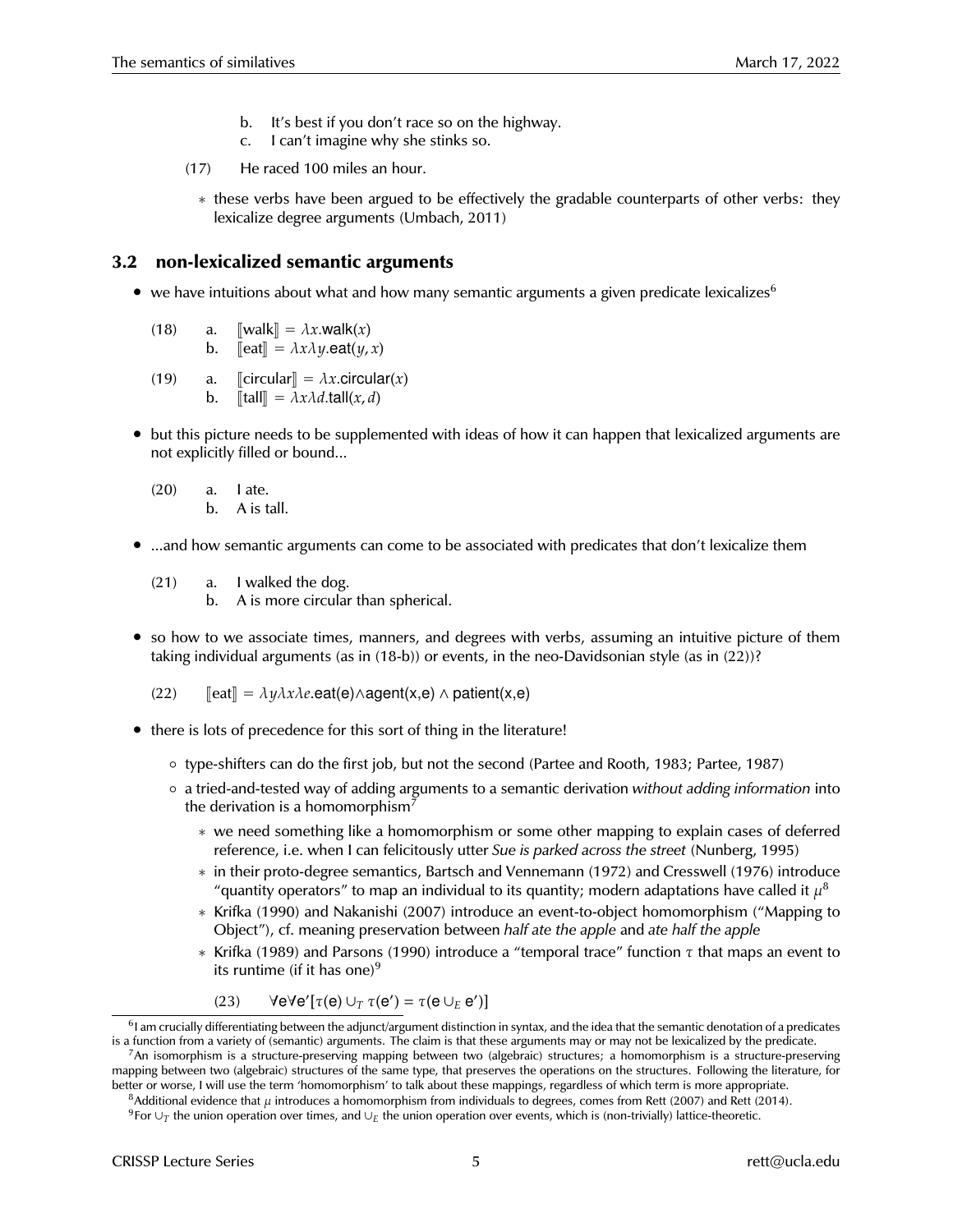- two other (less attractive) options (arguments against these in what follows):
	- every predicate lexicalizes every argument it could possibly need, and we use existential closure to get rid of them if they're not needed
	- no predicate lexicalizes any argument, they're all associated, when needed, via context
- so we can postulate a single, contextually-sensitive homomorphism  $\eta$  that maps any event to some information-preserving entity corresponding to that event (effectively, a generalization of  $\tau$ , the familiar temporal trace function from Krifka  $1989$ <sup>10</sup>
	- in certain contexts, it maps to times
	- in certain contexts, it maps to manners
	- perhaps, sometimes, it maps to individuals corresponding to the event's patient (Krifka, 1990)
	- perhaps, sometimes, it maps to degrees of quantity or achievement (Kennedy and McNally, 2005)

| (24) | a. $\forall e \forall e' [\eta(e) \cup_T \eta(e') = \eta(e \cup_E e')]$ | time-valued $\eta$       |
|------|-------------------------------------------------------------------------|--------------------------|
|      | b. $\forall e \forall e' [\eta(e) \cup_M \eta(e') = \eta(e \cup_E e')]$ | manner-valued $\eta$     |
|      | c. $\forall e \forall e' [\eta(e) \cup_X \eta(e') = \eta(e \cup_E e')]$ | individual-valued $\eta$ |

• this formulation takes for granted that the entities we associate with verbal events form a lattice structure; more details to how this might be possible in Krifka (1989) and Champollion (2015)<sup>11</sup>

### **3.3 the semantics of similatives: a baseline analysis**

#### **FORMAL TOOLBOX**

- 1. a formal analysis of *as* as a relativizer (ideally one that doesn't require it be base-generated in its argument's position)
- 2. a type-general notion of predicate modification
- 3. existential closure, a way to bind variables that aren't overtly bound
- 4. a way to associate predicates with optional non-arguments, e.g. times, manners (homomorphism  $\tau$ )

5. a way to  $\lambda$ -abstract over non-lexicalized arguments in matrix clauses (a type-raiser)

- (25)  $\left[\text{relativizer } S\right] = \lambda y \cdot \left[\left[S\right]\right]^{[y/x]}$ , for any free variable x in S
- (26)  $\begin{bmatrix} A \text{ danced} \end{bmatrix}$ <br>a. =  $\lambda$ elo
	- $= \lambda e[denced(e) \wedge agent(a, e)]$
	- b. =  $\lambda e[denced(e) \wedge agent(a, e) \wedge \tau(e, t)]$  *time interpretation*
	- c.  $=\lambda e[denced(e) \wedge agent(a,e) \wedge \tau(e,m)]$  *manner interpretation*
	- as before, we derive similatives using Predicate Modification and existential closure, but now we have  $\tau$ 
		- in order to utilize Predicate Modification, we need to also assume that the matrix clause (here, *A danced*) can involve λ-abstraction over its non-lexical argument
		- in Rett (2013) I did this by postulating a null *wh-*operator in the matrix clause

<sup>&</sup>lt;sup>10</sup>In Rett (2013), I did this in a maximally complicated way, with two null operators *ρ* and *τ* and a single semantic relation R

<sup>(</sup>i) a.  $[\![\rho]\!] = \lambda E_{\langle v,t\rangle} \lambda e.E(e) \wedge \mathbb{R}(e,m)$ <br>b.  $[\![\tau]\!] = \lambda E_{\langle v,t\rangle} \lambda e.E(e) \wedge \mathbb{R}(e,t)$  $[\![\tau]\!] = \lambda E_{\langle v,t\rangle} \lambda e.E(e) \wedge \mathbb{R}(e,t)$ 

 $11$ See Rett (2015) for some additional considerations about how strictly-ordered domains differ from those that are lattice-based.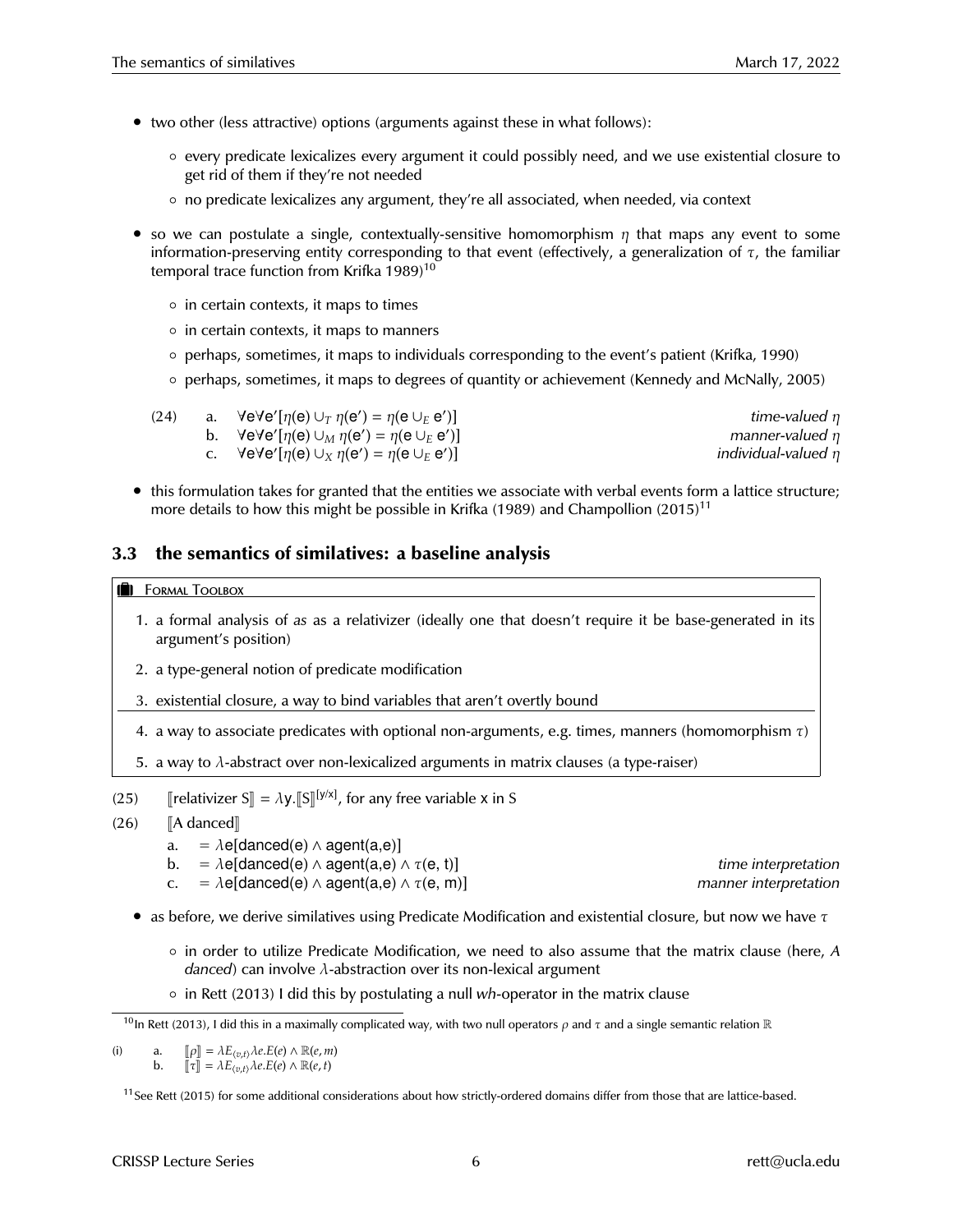- we didn't need this yesterday, because the degree argument in implicit equatives is lexicalized by the adjective, and so its  $\lambda$ d was part of the lexicalized argument structure<sup>12</sup>
- and we don't need this if we omit the homomorphism and assume that verbs lexicalize their time and manner arguments, although see §4.1
- all verbal similatives are derived the same way:
	- (27) A danced as B sang. *time*
		- a.  $\begin{bmatrix} A \text{ danced} \end{bmatrix} = \begin{bmatrix} \text{Op}_t A \text{ danced} \end{bmatrix} = \lambda t \exists e[\text{danced}(a,e) \land \tau(e,t)]$ <br>b.  $\begin{bmatrix} \text{Ias B same} \end{bmatrix} = \lambda t' \exists e'[\text{sana}(e') \land \text{acent}(b.e') \land \tau(e', t')]$
		- b.  $\[\begin{array}{c} \[\]\text{as B sang}\end{array} = \mathring{\lambda}t' \cdot \exists e'[\text{sang}(e') \wedge \text{agent}(b, e') \wedge \tau(e', t')]\]$
		- c.  $PM$ , EC:  $\exists t$ , e, e'[danced(a,e)  $\land \tau$ (e,t)  $\land$  sang(b,e')  $\land \tau$ (e',t)]
		- note: there is no temporal overlap component to the TCs here; that meaning is achieved by the existential requirement
	- (28) A danced as B danced. *manner*
		- a.  $[A \text{ danced}] = [Op_m \text{ A} \text{ danced}] = \lambda m \exists e[\text{danced}(a,e) \land \tau(e,m)]$ <br>b.  $[a \text{ s B sang}] = \lambda m' \exists e'[\text{sang}(b,e') \land \tau(e',m')]$
		- b.  $\left[\cos B \cdot \sin \sin \theta\right] = \lambda m' \cdot \frac{1}{2} e' \cdot \left[\sin \theta \cdot \cos \theta \cdot \cos \theta \cdot \cos \theta \cdot \cos \theta \cdot \cos \theta \cdot \cos \theta \cdot \cos \theta \cdot \cos \theta \cdot \cos \theta \cdot \cos \theta \cdot \cos \theta \cdot \cos \theta \cdot \cos \theta \cdot \cos \theta \cdot \cos \theta \cdot \cos \theta \cdot \cos \theta \cdot \cos \theta \cdot \cos \theta \cdot \cos \theta \cdot \cos \theta \cdot \cos \theta \cdot \cos \theta \cdot \cos \theta \cdot \cos \theta \cdot \cos \theta \cdot \cos \theta \cdot \cos \theta \cdot \cos \theta \cdot \$
		- c.  $PM$ , EC:  $\exists m$ , e, e'[danced(a,e)  $\land \tau$ (e,m)  $\land$  sang(b,e')  $\land \tau$ (e',m)]
- this approach correctly predicts the time and manner readings, but of course it does! it's very powerful

## **4 what verbal similatives can't mean**

- *as* can range over degrees (1), and verbs can be associated with degree arguments... why can't similatives receive a degree interpretation? an individual interpretation? a propositional interpretation?
- note: we have to differentiate between restrictive and non-restrictive verbal similatives

| (29) |          | a. A danced as B danced.<br>b. A danced, as B danced.               | time or manner<br>event parallel      |
|------|----------|---------------------------------------------------------------------|---------------------------------------|
| (30) |          | a. A danced with B as C did.<br>b. A danced with B, as C did.       | time or manner<br>event parallel      |
| (31) | a.<br>b. | This is solid as a rock $*(is)$ .<br>This is solid, as a rock (is). | generic equative<br>property parallel |

### **4.1 interpretational restrictions on similatives**

- equatives equate degrees, but similatives cannot
	- degree achievements test:
		- (32) A cooled the pie as B did the lasagna (#namely, from  $180^\circ$  to  $100^\circ$ ).
	- quantized object test:
		- (33) A washed the dishes as B washed the car ( $\#$ namely, halfway).

 $12$ Assuming the argument structure for non-gradable adjectives in (19), we do need to postulate something like this for degree coercion in equatives formed from non-gradable adjectives, like (i-a), or temporal coercion in equatives formed from non-gradable adjectives, as in (i-b).

<sup>(</sup>i) a. This pillow is as circular as that pillow.

b. A is as pregnant as B.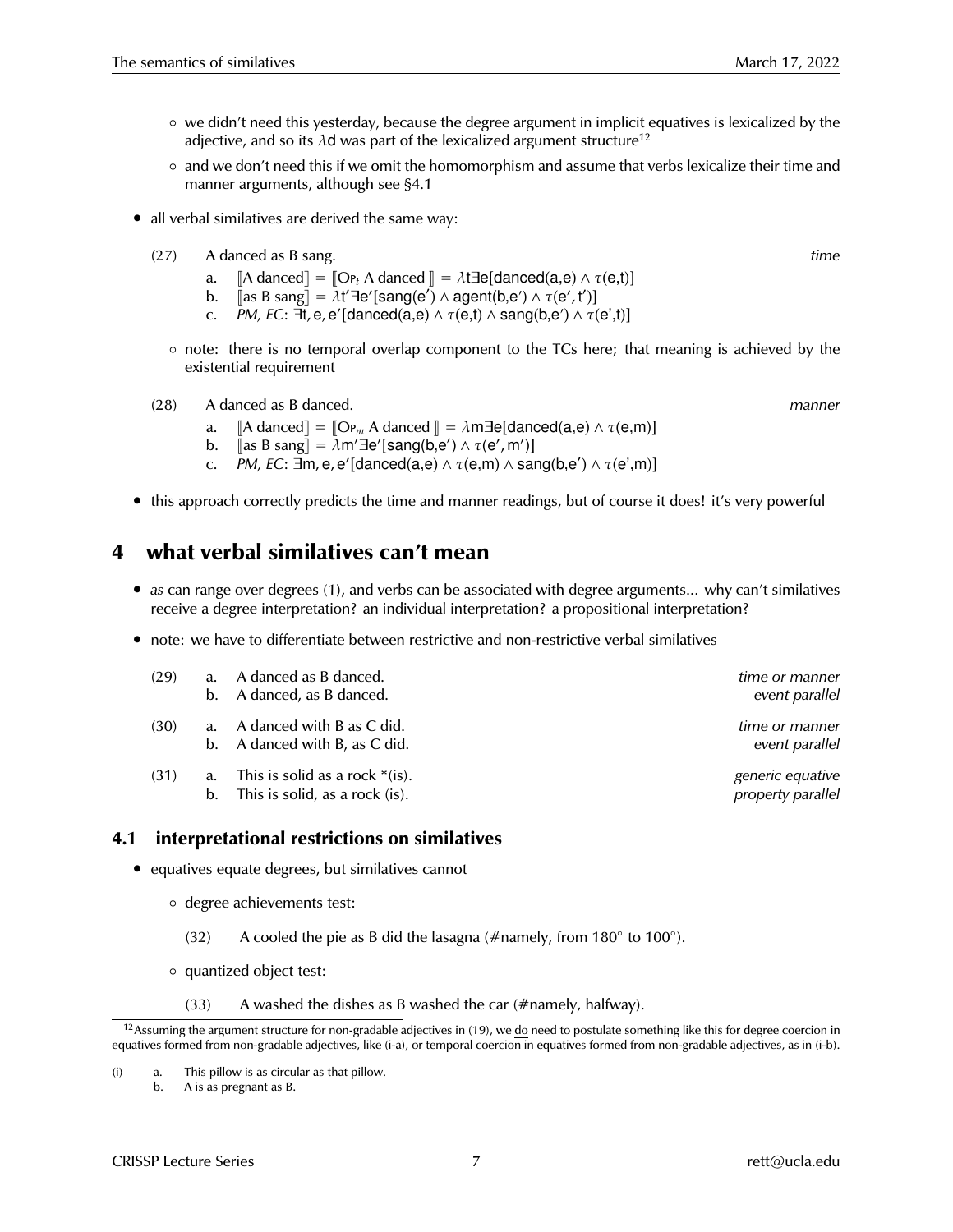- a plausible generalization of the difference between (34) and (35) is that those in (34) involve the equation of lexicalized arguments, while those in (35) involve the equation of non-lexicalized arguments.
	- (34) a. A read the same book **as** B did. *same/different construction* b. A is as tall **as** B. *equative*
	- (35) a. A danced **as** B did. *(manner) similative*
		-
		- c. A hands were cold **as** ice. *generic equative*
		- d. A is a liar, **as** B already knows. *propositional similative*

b. A danced **as** B sang. *(temporal) similative*

- as discussed yesterday, the consensus analysis for explicit equative PMs (based on the sufficientive, as in English) characterizes it as a degree quantifier
- the phrases *same* and *different* are arguably also individual quantifiers (Barker, 2002; Hanink, 2021)

### **4.2 other mismatches between parameters and interpretations**

- a case study: generic equatives
	- the correlation between the absence of a PM and the absence of a degree interpretation occurs outside of the adjective/verb distinction, in a contrast between specific and generic extent equatives
	- in English, generic equatives cannot be formed with a PM
		- $(36)$  a. This table is  $(\#as)$  solid as a rock.
			- b. John's toes were  $(\#as)$  cold as ice.
	- generic equatives, too, don't have a degree interpretation: they equate evaluative properties
		- ∗ we can test this putative difference with specific equatives if we contrast the two forms with a positive-antonym relative adjective, e.g.
			- (37) a. A is as big as B, although they're both small.
				- b. A is big as a barrel, #although they're both small.
		- ∗ since generic equatives are relatively restricted and idiomatic in English, it's easier to make this point with hyperbolic constructions:
			- (38) a. A is  $*(as)$  big as hell.
				- b. A is  $*(as)$  big AF.
				- c. A is long/short/tough/beached as. *Australian/New Zealand English*
					-
	- across languages, generic equatives pattern morphologically with similatives rather than specific equatives when there is a morphological distinction (Haspelmath and Buchholz, 1998)
- another case study: intensifier-verb similatives
	- (39) a. A raced as B did (namely, on a bicycle).
		- b. A stinks as B does (namely, of incense).
		- these are formed with verbs for which there is independent evidence they have a degree argument
		- the question is whether these receive a degree interpretation *in addition to* a manner interpretation
			- (40) a. A raced as fast as B did.
				- b. A stinks as much as B does.
		- this is crucially different from the question of whether they receive a(n evaluative) property interpretation, like generic equatives, which is particularly clear with an intonation break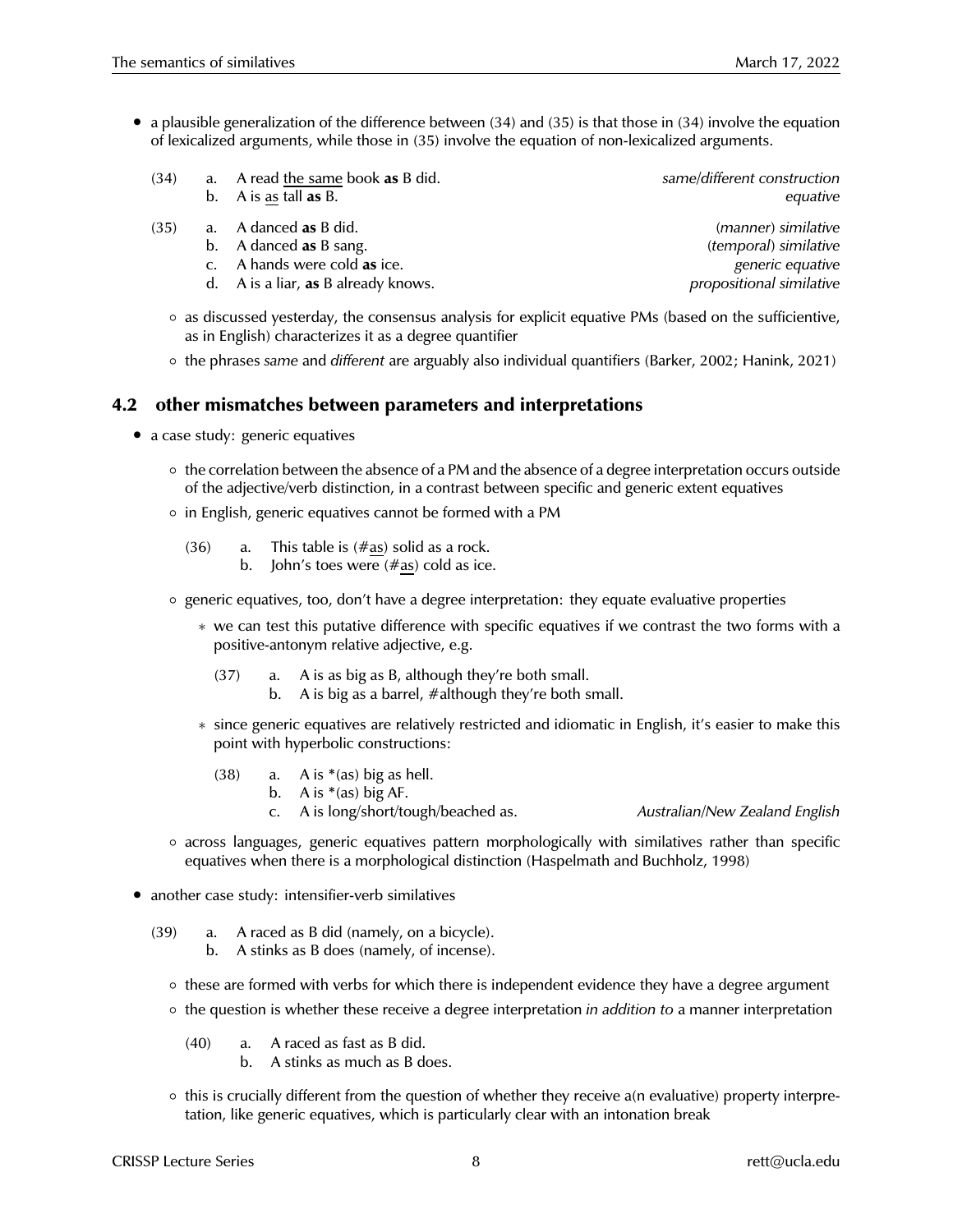- (41) a. A raced, as B did.
	- b. A stinks, as B does.
- it's hard to say, but it seems these do not receive a degree interpretation
	- ∗ scenario: A, B and C all stink, but for different reasons: A just came from a hot yoga session, B was at a campfire, and C was attending a religious ceremony with a lot of incense. A and C are stinky, but B is noticeably much stinkier.
	- ∗ note: I have reason to believe this degree reading is fine for implicit-equative languages

### **4.3 summary, verbal similatives**

- (most) verbs can associate with arguments they don't lexicalize: times, manners, degrees
- but verbal similatives can't receive a degree interpretation
- there seems to be a generalization outside of verbal similatives too:
	- if there's a parameter marker and the parameter lexicalizes a degree argument, the construction receives a degree interpretation
	- if not, it can't (if the parameter is an adjective or intensifier verb but there's no PM)
- two theoretical conclusions:
	- 1. degree quantifiers like parameter-marking *as* seem to differentiate between lexicalized and nonlexicalized degree arguments
	- 2. for some reason perhaps because there is a dedicated degree quantifier similatives in English don't receive a degree interpretation in the absence of a parameter marker
		- as we know from yesterday's discussion, this isn't true of languages whose most dedicated morphological strategy is an implicit equative
		- but it doesn't seem construction-specific either, *wh-*based free relatives in English cannot receive a degree interpretation either (Caponigro, 2003)
			- (42) a. I'll have [what he's having]. d. I invited [who he invited] to the party.
				- b. I'll go [where/when he goes]. e. I'll talk [how he talks].
- - c.  $*1'm$  tall [how tall he is]. f.  $*1'll$  buy [how many he buys].
- - and in fact if we want to get a degree interpretation for a verbal similative in English, we need to use a) a parameter marker and b) *much*-support, to introduce a dummy adjectival parameter
		- (43) a. \*A as danced as B.
			- b. A danced as much as B.

# **5 propositional similatives**

### **5.1 basic data**

- *as* can range over propositions, in what I'll refer to as 'propositional similatives'
- depending on the sort of proposition it associates with, these *as*-clauses can accordingly function as a speaker certainty marker, an evidential, or a discourse marker<sup>13</sup>
	- (44) a. As you know, I've had to stop consuming dairy. *epistemic use* b. If, as I suspected, he's convinced the team to abandon the project, we should too.

<sup>&</sup>lt;sup>13</sup>A propositional similative could but need not qualify as a hedge (Benton and van Elswyk, 2020); hedges are defined functionally, whereas I'm defining propositional similatives morpho-semantically.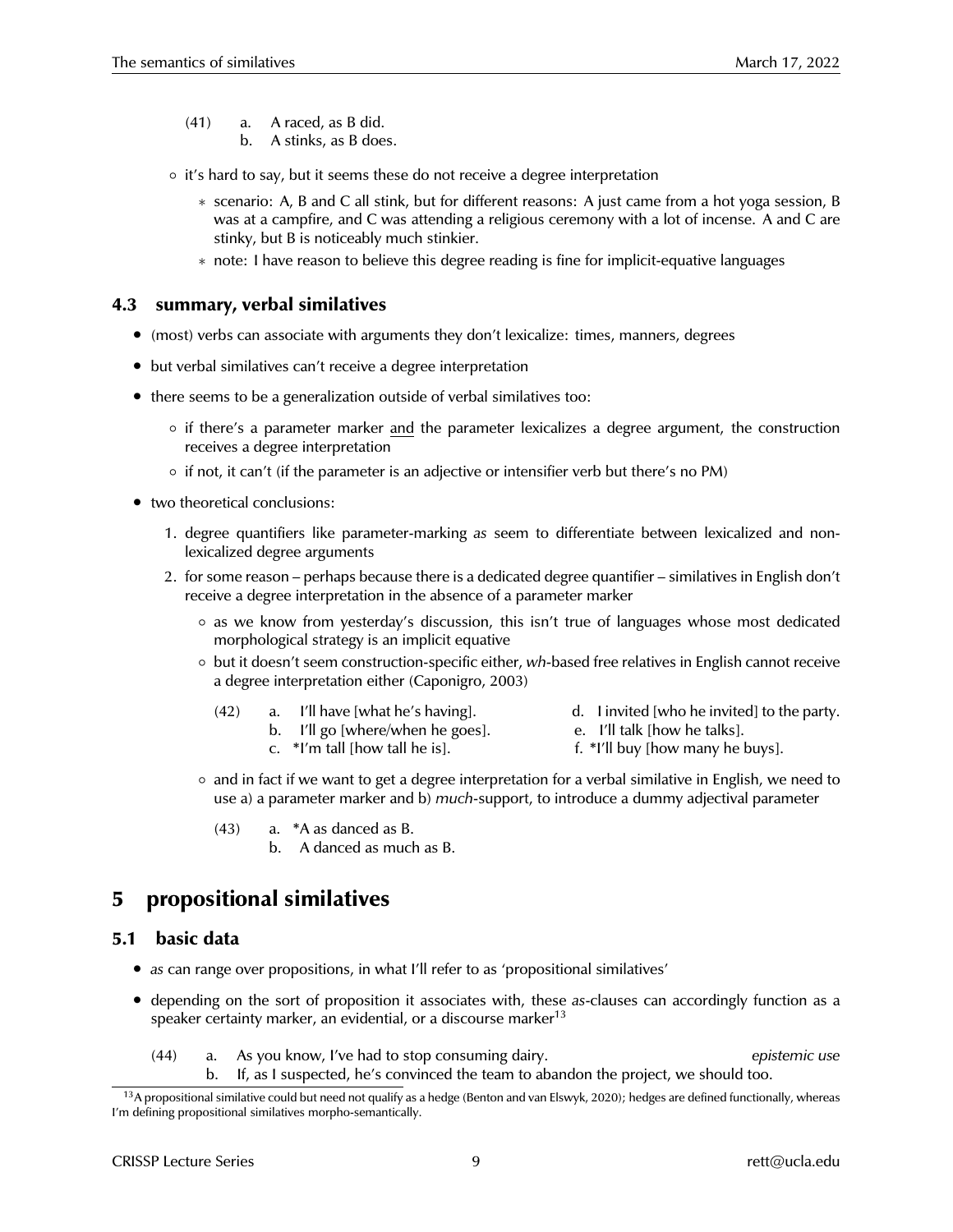- (45) a. The siege has ended, as we have just heard. *evidential use*
	- b. As it says in the Bible, stained linen should be repurposed as candle wicks.
- (46) a. As you mentioned earlier, the days are getting shorter. *discourse use* b. Housing prices are too expensive, as I've said repeatedly.
- in this sense, *as* seems to behave like a propositional anaphor, like *that*, *so* or *which* (Snider, 2017)<sup>14</sup>
- crucially, because they cannot be part of the main clause (i.e. are adjuncts, not modifiers), *as* clauses in propositional similatives are parentheticals, and introduce not-at-issue content accordingly
- they inform our theory of the semantics of similatives in two ways:
	- the associate of *as* a proposition need not be overtly represented
	- in some propositional similatives, *as* combines with clauses headed by*if* and marked with subjunctive mood, creating hypothetical similarity comparisons

### **5.2 a simple semantic analysis**

- standard propositional similatives have a syntax that looks something like this:
	- (47)  $\left[ \begin{array}{cc} \left[ \begin{array}{cc} C_{\text{CP}} & \text{As you know } p \end{array} \right] \left[ \begin{array}{cc} C_{\text{CP}} & \text{main clause} \end{array} \right]^{p} \right]$ 
		- it's natural to think of the *as*-clause gap as a trace, corresponding to a moved/extraposed/slifted clause
		- but I'm going to characterize the dependency as one of anaphora instead, for (at least) two reasons:
			- 1. it is possible to have an overt pronoun in this position
				- (48) As I see it, you've got two options.
			- 2. it is possible to have the gap associate with a non-overt proposition or a syntactically inaccessible, cf. other types of similatives
				- (49) a. As you wish.
					- b. (Just) As I thought.
				- (50) a. B accused A of cheating, as might be relevant. *p*: A cheated or B accused A b. B accused A of cheating, as if she would. *p*: A cheated
- from (2), we'd like to keep the meaning of *as* held fixed (recall that the domain of *x* and *y* is unspecified):

(51)  $\left[\text{as } S\right] = \lambda y \cdot \left[\left[S\right]\right] \left[y/x\right]$ 

- but for propositional similatives,  $x, y$  range over propositions (and S over sentences with free  $p$  variables)
	- (52) As A knows, B went to the store.
		- a.  $\begin{bmatrix} B & \text{went to the store} \end{bmatrix} = \text{went(b, the store)}$ <br>b.  $\begin{bmatrix} A & \text{knows } t_n \end{bmatrix} = \text{knows(a,x)}$
		-
		- b.  $[A \text{ knows } t_p] = \text{knows}(a, x)$ <br>c.  $[a \text{as } A \text{ knows } t_n] = \lambda y \text{. know}$ c.  $[\text{as A knows } t_p] = \lambda y \cdot \text{knows(a,y)}$ <br>d.  $[\text{as A knows } t_n]$  went to the store
		- [as A knows  $t_p$  B went to the store]] = knows(a, went(b,the-store))

(ii) A: Erik was there.

<sup>14</sup>The two main differences between *as-* and *which-*headed RCs are syntactic: those headed by *which* can't be sentence-initial , and those headed by *as* can't form standalone sentences and/or can't head pseudoclefts (Snider, 2017).

<sup>(</sup>i) a. I've had to stop consuming dairy, {which/as} you know.

b. {As/\*Which} you know, I've had to stop consuming dairy.

B: {Which/\*As} is what I've been trying to tell you!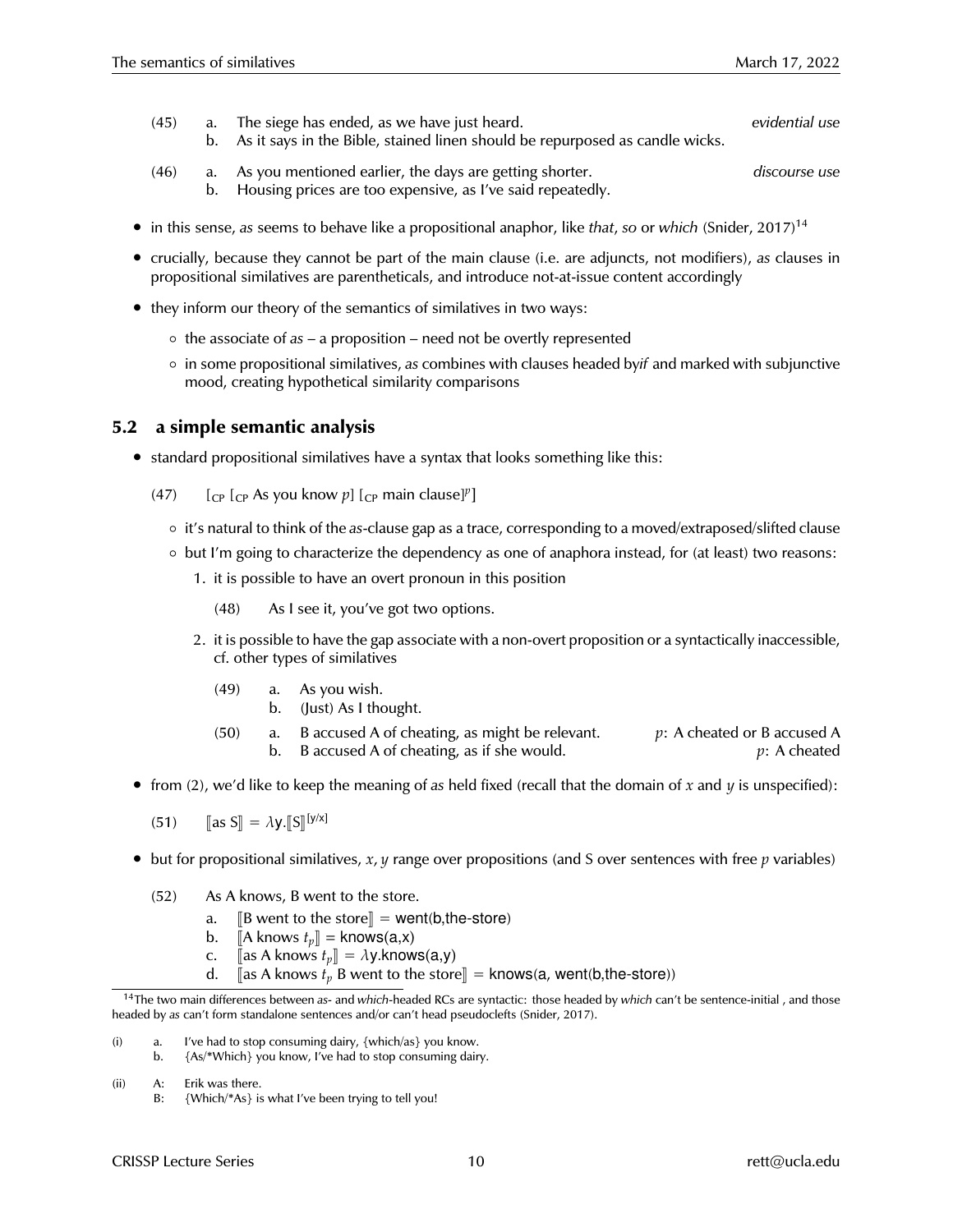- there's something big missing here: we ultimately want to say that an utterance of e.g. (52) both asserts that B went to the store and backgrounds that A knows it
	- this is not something we want to encode in the semantics: it's not a part of (or relevant to) other similatives, and it's something we can explain with off-the-shelf information structure accounts
	- by virtue of its status as a relative clause, *as p* can function as an appositive, contributing backgrounded content to the foregrounded embedded clause (see also 'slifting,' Simons, 2007)
	- but it crucially doesn't need to (Simons et al., 2011)
		- (53) Q: Why is everyone making candle wicks out of linen?
			- A: As it says in the Bible, stained linen should be repurposed as candle wicks.
	- we'll have to import some more info-structure-sensitive apparatuses to deal with this layer compositionally; fortunately, there are some good ones (Anderbois et al., 2015; Koev, 2019)
- what's new here?
	- not much! we already know how similatives and relative clauses work
	- but there are two lessons that need to be emphasized:
		- 1. *as* can range over propositions, and
		- 2. propositional similatives are similatives in which *as* is associated:
			- ∗ not with an unfilled argument (like in implicit equatives);
			- ∗ not with a non-lexicalized or associated argument (like in verbal similatives);
			- ∗ but with a trace or gap position in another clause, via anaphora
	- the consequence of this semantic relationship is that propositional similatives can in principle occur insolation, without an overt associate, e.g. *As if I have the time!* (Brinton, 2014)
- armed with this information, let's turn towards a more interesting type of propositional similative

### **5.3** *as if* **constructions**

- similatives can be formed with *as if* as well; there is recent work arguing that these constructions are idiomatic and thereby unrelated to other types of similatives (Bledin and Srinivas, 2019, 2020)
- (they've been called "hypothetical comparatives"; I'll use the term "hypothetical similatives")
- the goal here is to argue against that claim, and to extend the previous analysis to as if constructions<sup>15</sup>

#### **5.3.1 the data**

- Bledin and Srinivas (2019) categorize hypothetical similatives into three distinct categories:
	- (54) hypothetical similatives
		- a. Amy danced as if she was possessed. *manner use* b. This honey tastes as if it were purified. *perceptual use*
		- c. As if I have the time! *isolate use*

<sup>&</sup>lt;sup>15</sup>There is a very clear and compositional proposal of *wie wenn* constructions in Bücking (2017), which are closely related to as if constructions (German *als ob*) in the obvious way. But there remain clear differences, which I'll try to highlight along the way. And Bucking himself notes, "[T]he analysis of *als*-HCCs needs to be worked out in detail. Specifically, an explicit semantic proposal for the meaning contribution by *als* must be made. The envisaged full-fledged analysis should answer the question of whether the internal semantics of *als*-HCCs is derivable from their parts or largely intransparent for a regular compositional derivation" (p1022).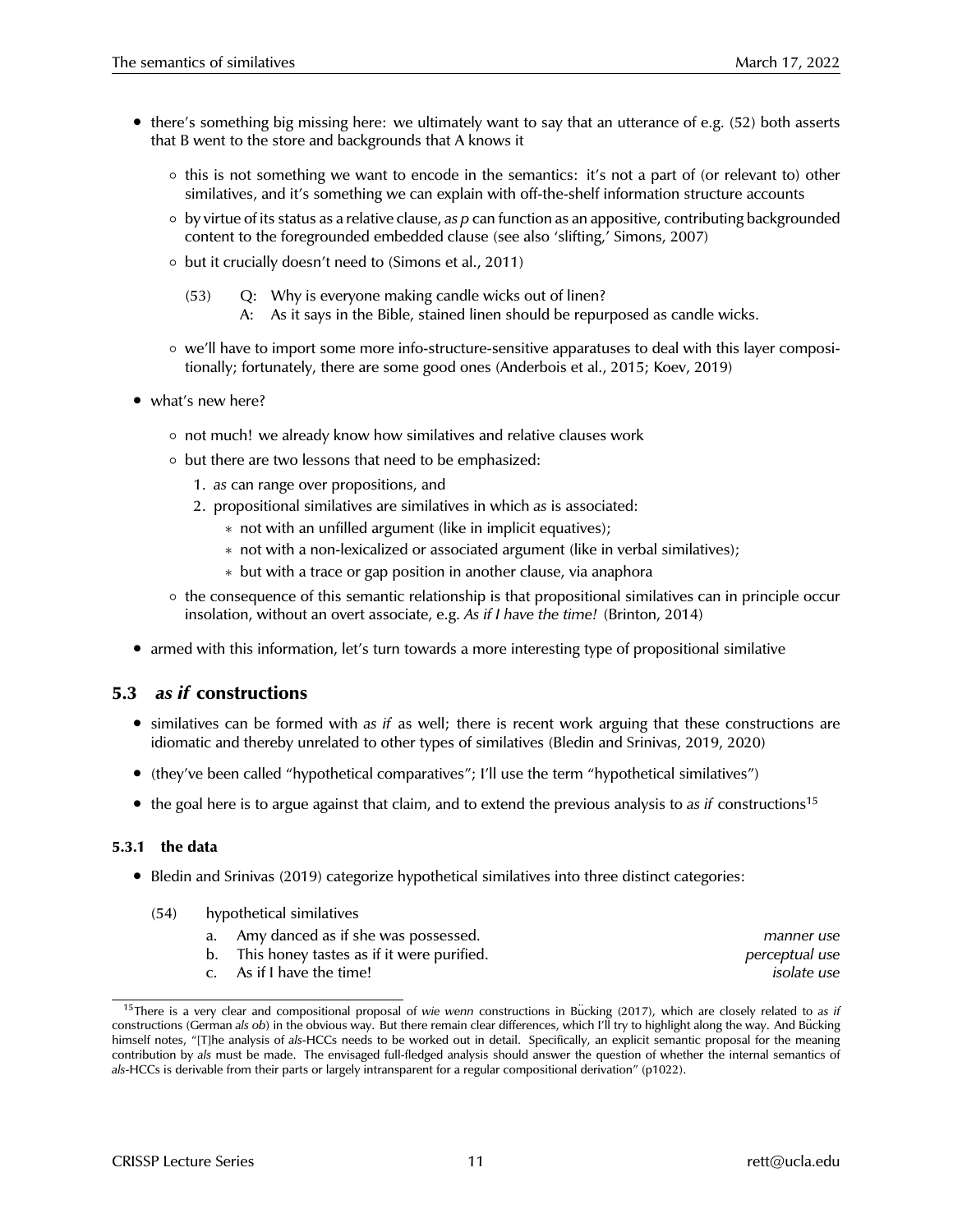- Bledin and Srinivas (2019) and Bledin and Srinivas (2020) both argue that *as if* is idiomatic, and provide:
	- $\circ$  an event(uality)-based semantics for the manner and perceptual uses (Bledin and Srinivas, 2019)<sup>16</sup>
		- ∗ a resemblance relation between eventualities
		- ∗ a stereotypical ordering relation between possible worlds
		- ∗ a selection function mapping an eventuality and a proposition to a set of counterpart eventualities

(55)  $[\text{as if}] = \lambda p \lambda e \forall e' [e' \in f_c(e)(p) \rightarrow r_c(e)(e')]$ 

 $*$  the manner use in (54-a) is primary, the perceptual in (54-b) derived secondarily, via  $\theta$  roles

◦ an exclamatives-based semantics for the isolate use of *as if* (Bledin and Srinivas, 2020)

- despite their claim that **as if** constructions are idiomatic, Bledin and Srinivas point out that *as if* can be modified by *exactly, almost*, and *quite*, "the same pre-modifiers as ordinary *as* and other prepositions"
- there are also parallels with other *if* phrases (all points from Bledin and Srinivas (2019)):
	- they generate non-veridical entailments (*B danced as if he'd taken lessons* 9 *B had taken lessons*)
	- they license the subjunctive (*danced as if he were possessed*) 17
	- they demonstrate failure of antecedent-strengthening and antecedent disjunction-strengthening
- but there are *as if* constructions in which it doesn't associate with events; while (54-a) and (54-b) are instances of verbal similatives, there are propositional *as if* similatives

| (56) | a. Jane spoke as if she represented all of us. | verbal 'as if'        |
|------|------------------------------------------------|-----------------------|
|      | b. I've lost my job, as if you didn't know.    | propositional 'as if' |

• it's also cross-linguistically quite common to have a construction comprised of a relativizer and a hypothetical complementizer, subjunctive mood, or both, so hypothetical comparative markers are not idiomatic<sup>18</sup>

#### (57) *as* in Hungarian

- a. A olyan magas, **mint** B. A so tall, as B 'A is as tall as B.' *specific equative* b. A villamos idöben érkez-ett, **mint** (ahogy) Mari is meg-mond-t-a.
- the tram time-in arrive-pst as in.the.way Mari also TEL/PF-Say-PST-DEF 'The tram arrived, as Mary said.' *propositional similative*
- (58) *if* in Hungarian a. **Ha** jön If come Mari be.happy-INF FUT-1sG Mari, örul-ni fog-ok. 'If Mari comes, I will be happy.' *indicative conditional* b. **Ha** jön-ne if come-subj Mari be.happy-subj-1sg Mari, örul-né-k. 'If Mari came, I would be happy. *subjunctive conditional / counterfactual* (59) *as if* in Hungarian a. Mari úgy Mari in.a.way dance as-if táncol, **mintha** részeg len-ne. drunk be-subj 'Mary dances as if she were drunk.' *subjunctive verbal similative* b. Abbahagytam a dohányzást, **mintha** nem tudnád. quit-1sg the smoking, as-if not know-subj 'I have quit smoking, as if you didn't know.' *subjunctive propositional similative*

<sup>&</sup>lt;sup>16</sup>Bücking (2017) also translates *wie wenn* in terms of events; for him, the (54-a)/(54-b) difference is an attachment ambiguity.

 $17$ This isn't true, however, there are languages (like English) that allow for a mood alternation. More soon.

<sup>18</sup>Lena has great data on this syncretism too!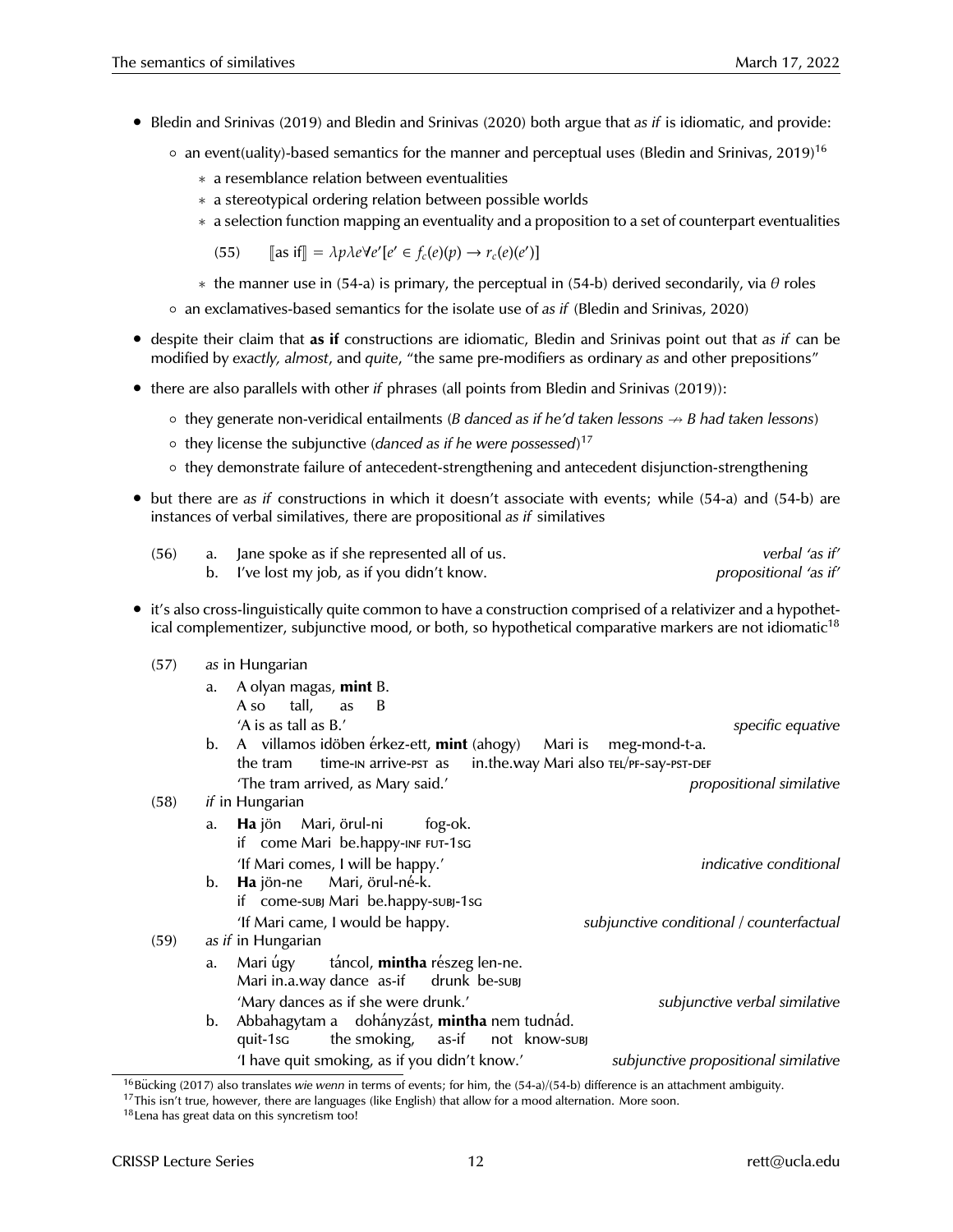• it's also bad news for Bledin and Srinivas (2020) that propositional similatives can occur without an overt associate (cf. other types of similatives, e.g. *\*As B is singing!*, even when pointing at A dancing) without anything like exclamation intonation

#### **5.3.2 a similative-based account**

| (60) | a. A speaks as B writes.                    | verbal similative                     |
|------|---------------------------------------------|---------------------------------------|
|      | b. B spoke as if she represented all of us. | hypothetical verbal similative        |
| (61) | a. I've lost my job, as you know.           | propositional similative              |
|      | b. I've lost my job, as if you didn't know. | hypothetical propositional similative |

- there are two interesting differences between hypothetical and non-hypothetical propositional similatives:
	- 1. in *as if* constructions, the *as* clauses are hypothetical, i.e. there is no veridicality entailment (in (60-b), no entailment that B represents all of us)
	- 2. in *as if* constructions, there's a stronger implication that the *as if* proposition is false (in (61-b), that the hearer did know the speaker lost their job)
- the approach here, informally (mirroring the analysis of counterfactuals in Starr, 2014a,b):
	- in propositional similatives, because the *as* clause is necessarily displaced from the main clause, it associates with its argument via anaphora
	- the hypotheticality in *as if* clauses is contributed by subjunctive mood (just as in counterfactuals)
	- in its role as a topic-raiser or QUD-marker, *if* displays its usual polysemy:
		- ∗ it functions as a conditionalizer in verbal similatives
		- ∗ it functions as a *yes/no* question operator in propositional similatives
	- when it functions as a *yes/no* question operator, it does what other *yes/no* question operators do: it highlights the (proposition associated with the) speaker bias
		- (62) *context*: We are in an affluent hippy neighborhood.
			- Q: Is there no vegetarian restaurant around here?
			- A: No, there isn't.
			- ∗ the prejacent (the thing *no* is anaphoric to): 'There is no vegetarian restaurant around here'
			- ∗ the speaker bias: 'There is a vegetarian restaurant around here.'
	- arguably, both (61-a) and (61-b) communicate that the receiver knows that *p*...
		- ∗ ...but in (61-a), this is encoded in asserted content (albeit backgrounded asserted content),
		- ∗ ...and in (61-b), by virtue of *if*, this is encoded in a speaker bias, the expectation on the part of the speaker that the hearer knows that *p*
- three formal assumptions, the first two from Starr (2014a,b)
	- 1. *if* is an interrogative complementizer like *whether* (but it highlights the positive proposition)
		- (63)  $\|\textit{if}\| = \lambda q \lambda p.p = q$  *adapted from Starr (2014a)*
	- 2. *as if* constructions have the hypothetical meaning they do because they are subjunctive
		- (64)  $\llbracket \text{SUBJN} \rrbracket_f = \lambda \mathsf{p}\lambda \mathsf{w}.\mathsf{w} \in \mathsf{Sim}_{\mathsf{f}}(\mathsf{w}', \mathsf{p})$
		- (65) Sim<sub>f</sub>(w', p) is true iff  $w \in f(w', p)$ , where f is a contextually supplied set selection function satisfying success, weak centering, and uniformity *adapted from Stalnaker (1968)*
	- 3. we need to intensionalize  $\tau$  so that it relates an event and a world to a manner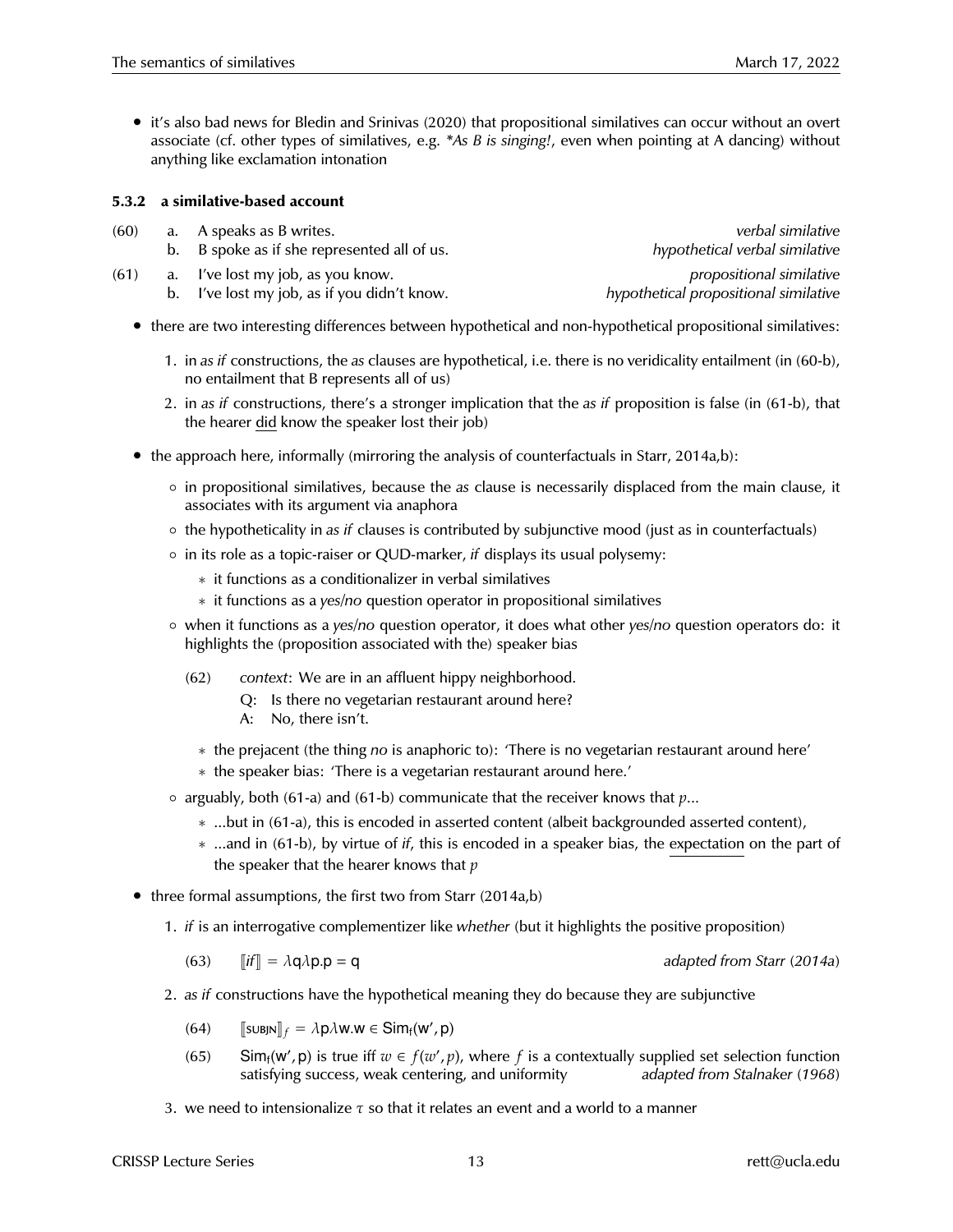- the result, compositionally:
	- for the verbal hypothetical similative:
		- (66) **Julie 1** Jif subjn she represented all of us  $\mathbf{f}_f$  $\stackrel{\scriptscriptstyle{\mathsf{L}}}{=} \lambda \mathsf{p}.\mathsf{p} = [\lambda \mathsf{w}.\mathsf{w} \in \mathsf{Sim}_{\mathsf{f}}(\mathsf{w}',\lambda \mathsf{w}.\vec{\exists} \mathsf{e}(\mathsf{rep}.\mathsf{us}(\mathsf{m},\mathsf{e},\mathsf{w}) \wedge \mathsf{subj}(\mathsf{b},\mathsf{e},\mathsf{w}) \wedge \tau(\mathsf{m},\mathsf{e},\mathsf{w}))]$
		- (67)  $[(60-b)] = \lambda w' \exists m \exists e \exists e' [[speaks(m, e, w') \land subj(b, e, w') \land \tau(m, e, w')] \land$ <br>  $\lambda p, p = \lambda w w \in Sim(y', \lambda w (con \mu g(m, e', w)) \land Subj(b, e', w) \land \tau(m, e', w))]$  $\lambda$ p.p = [ $\lambda$ w.w  $\in$  Sim<sub>f</sub>(w',  $\lambda$ w.(rep.us(m, e', w)  $\wedge$  subj(b, e', w)  $\wedge$   $\tau$ (m, e', w))]]
			- ∗ 'The manner in which B spoke is the manner in which she would have represented all of us.'
			- ∗ this is just as it is in §3.3, but with (counterfactual) worlds
			- $*$  we have  $\tau$  associating an event (in a particular world) to a manner, and
			- ∗ the similarity meaning is introduced via Predicate Modification
			- ∗ there's a type-mismatch between the conjuncts that we can solve in the normal Hamblin way
	- for the propositional hypothetical similative:
		- (68)  $[\![\text{if subjny} \text{ you didn't know } q]\!]_f = \lambda p.p = [\lambda w.w \in \text{Sim}_{f}(w', \lambda w. \neg \text{Know}(\text{addr}, w, q))]$
		- (69)  $[[(61-b)] = \lambda w'.$ LostJob(spkr, w')  $\wedge \lambda p.p = [\lambda w.w \in Sim_f(w', \lambda w. \neg Know(addr, w, q))]$ 
			- ∗ 'I lost my job (and I'm taking for granted that you knew that).'
			- ∗ *as* associates anaphorically with the main proposition 'I've lost my job,' binding the free *w* 0
			- ∗ the parenthetical status of the informal translation has two distinct sources:
				- · the appositive status of the *as* clause
				- $\cdot$  the status of  $\neg p$  as a speaker bias, a property of interrogatives with high negation and polarity (Farkas and Roelofsen, 2015; Goodhue, 2019)
- it's the anaphoric connection of the associate of *as* in propositional similatives that predicts it can occur without an overt specification, i.e. that it can retrieve its meaning from context
- the analysis above relies on subjunctive mood to achieve the hypothetical meaning, but there are languages in which hypothetical similatives can be formed with indicative mood, at least optionally:<sup>19</sup>

| (70) | a. | Er torkelt, als ob er betrunken ist.                           |        |
|------|----|----------------------------------------------------------------|--------|
|      |    | he sways as if he drunk is. IND                                |        |
|      |    | 'He sways as if he is drunk.'                                  |        |
|      |    | b. Er torkelt, als ob er betrunken wäre.                       |        |
|      |    | he sways as if he drunk were.subj                              |        |
|      |    | 'He sways as if he were drunk.'                                | German |
| (71) | a. | Ich bin ja arbeitslos, als ob du das nicht weisst.             |        |
|      |    | am PRT unemployed as if you this not know. IND<br>$\mathbf{L}$ |        |
|      |    | 'I am unemployed, as if you didn't know.'                      |        |
|      | b. | Ich bin ja arbeitslos, als ob du das nicht wüsstest.           |        |
|      |    | am PRT unemployed as if you this not knew.subj                 |        |
|      |    | 'I am unemployed, as if you didn't know.'                      | nan    |

- both (70-a) and (70-b) are acceptable in English, but the distinction in (71) isn't possible in English
- the prediction of the present analysis is that there is no anti-veridicality implicature for (70-a)...
- ...but also that, in both sentences in (70), *if* raises the QUD of whether he is drunk (with the assumption that he is)
- this is true for the English (70), but remains to be seen for the propositional contrast in (71)

 $19$ Thanks to an anonymous SALT reviewer for this point and these data.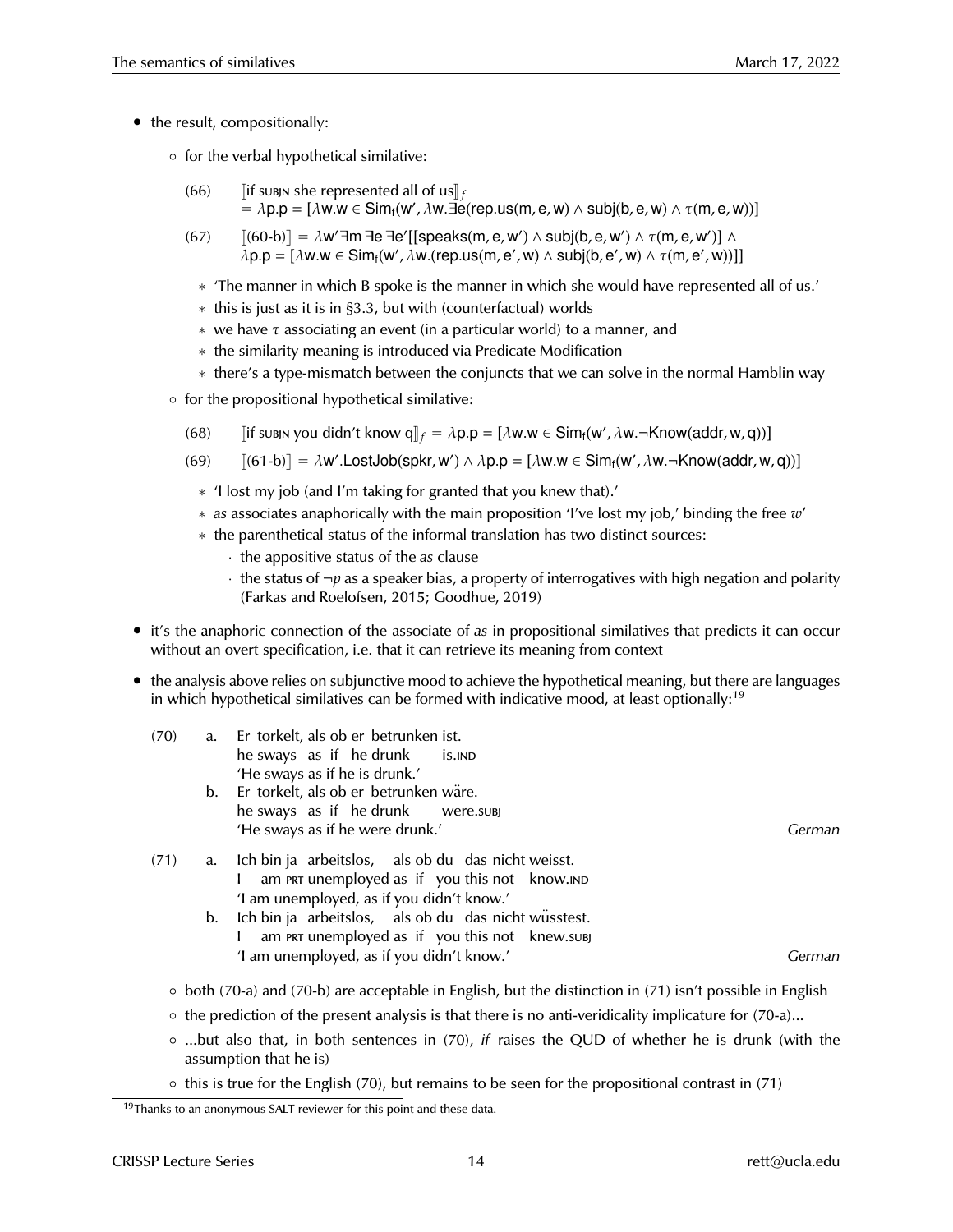- what this account is currently missing is an explanation of why hypothetical verbal similatives can receive a manner interpretation but not a time interpretation
	- my best guess at this point involves a metaphysical constraint on this reading, there's just nothing intrinsic about an event's time, i.e. there's no natural class of events at time *t* across worlds

# **6 conclusions & extensions**

- today we've extended yesterday's core semantic analysis of implicit equatives to other (unbound) uses of *as*, in particular to verbal and propositional similatives
- in verbal similatives, *as* associates with times or manners associated with the verb's event argument
	- I've introduced the times and manners into the compositional semantics using a contextually-valued event homomorphism, based on a similar one from Davidsonian event semantics
	- these verbal similatives are unable to equate degrees, arguably because there is a dedicated degree quantifier that has this specialized meaning
	- additional evidence of the relationship between non-lexicalized arguments and parameter markers comes from generic equatives (with adjectival parameters) and similatives with intensifier verb parameters
- in propositional similatives, *as* acts like a propositional anaphor
	- because its associate is a proposition, the *as*-clause itself is adjunct-like, surfacing as an appositive
	- because it is anaphoric, its associate proposition need not be overtly specified
	- *as if* constructions have been characterized as a special case, but they can be accounted for under this approach, assuming:
		- ∗ subjunctive mood contributes hypotheticality
		- ∗ in propositional similatives, *if* acts like (other) *yes/no* Q operators, highlighting speaker bias
- we've learned another way in which *as* can associate with a semantic object, i.e. anaphorically, in which case we expect its associate to be optionally covert
- a few other loose ends or things to think about going forward:
	- it's curious that there is a (universal) asymmetry between the main and subordinate clauses of similatives, namely that the subordinate clause requires an overt relativizer to denote a property, while the main clause prohibits one
		- ∗ this seems possibly related to the (universal) asymmetry with respect to complementizers in main vs. embedded clauses (see Dayal and Grimshaw, 2009, for an extension to slifting)
	- similatives don't license NPIs, but (sufficientive-based) explicit equatives do... this account is inprinciple compatible with these facts, but I haven't gone into detail here (more tomorrow)
		- (72) a. \*She danced as ever before.
			- b. She is as happy now as ever before.
	- there is lots of work yet to be done on the relationship between *as*-based similatives and those based on *wh-*relativizers, especially for those languages that allow for both
		- ∗ Bu¨cking's analysis of *wie wenn* is event-based in the way described above, and so doesn't naturally extend to propositional similatives, but this is arguably a welcome prediction
		- ∗ that said, it remains to be seen what the semantic difference is between *wie wenn* and *als ob* (and *als wenn*) is in verbal similatives, and consequently how we should approach our analysis of them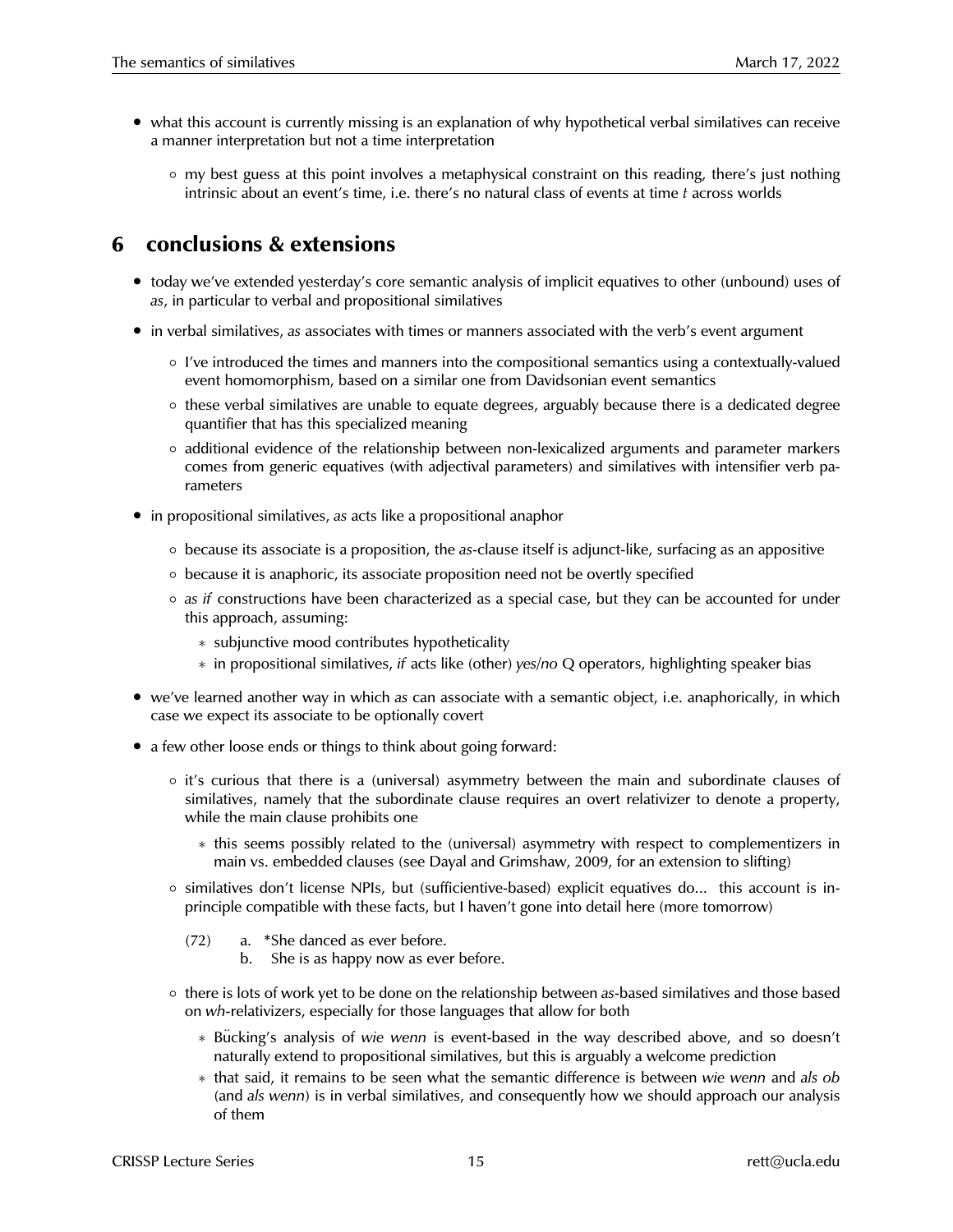## **7 a preview of tomorrow's lecture**

- (sufficientive-based) explicit equatives are the most closely related to comparative constructions in that they involve a degree quantifier
- in tomorrow's lecture, I'll cover the consequences of that particular morphosyntactic strategy, in particular, that (sufficientive-based) explicit equatives are unique in that they:
	- are modifiable
	- are non-evaluative
	- are NPI-licensing
- I'll also examine the curious situation of MP equatives, in which the parameter is a measure phrase
	- we'll see that this allows MP equatives to function as 'modified numerals' (Nouwen, 2010)
	- and we'll see how the distribution of equatives and MP equatives in particular reveal very interesting things about the morphosemantic relationship between comparatives, equatives, and MPs
	- (and the Gricean implicatures that pertain to that relationship)

# **appendix: individual-degree polysemy**

- this section is based on the discussion in Rett (2014), and presents evidence for the idea that there is a freely available homomorphism from individuals to degrees (i.e. a measurement operator like  $\mu$ )
- empirical claim: most DPs in any language is polysemous between (denoting) an individual or a degree

| (73) |          | a. Four pizzas are vegetarian.<br>b. Four pizzas is sufficient.                                | individual<br>degree |
|------|----------|------------------------------------------------------------------------------------------------|----------------------|
| (74) | b.       | a. Many guests are drunk.<br>Many guests is several more than we anticipated.                  | individual<br>degree |
| (75) | a.<br>b. | Cheese doodles are delicious.<br>Cheese doodles is not enough. The senators will need protein. | individual<br>degree |

- in languages that mark subject agreement, the degree interpretation triggers singular agreement
- the phenomenon is a superset of several other phenomena, including:
	- the amount/object ambiguity in e.g. *How many books must John read?* (Cresti, 1995)
	- agreement differences in the container/substance polysemy (Stavrou, 2003)
		- (76) Iparhun / iparhi mis sira diavathmisis. is-3pl / is-3sg a range gradations 'There are/is a range of gradations.' *Greek*

- how do we know that the degrees are derived from the individuals, and not vice-versa?
	- the degree interpretations are restricted...
	- ...they can only involve truth-preserving dimensions of measurement, i.e. measurements that are monotonic on the part/whole structure (Schwarzschild, 2006)
		- (77) a. Four inches of cable are warped / is more than she asked for. *pseudopartitive length* b. Four-inch cables are warped / #is more than she asked for. *attributive MP – width*
		- (78) a. #Heavy barbells is more (heavy) than she had asked for. *collective weight* b. Heavy barbells is not enough – to get in shape, you'll need cardio too. *exertion*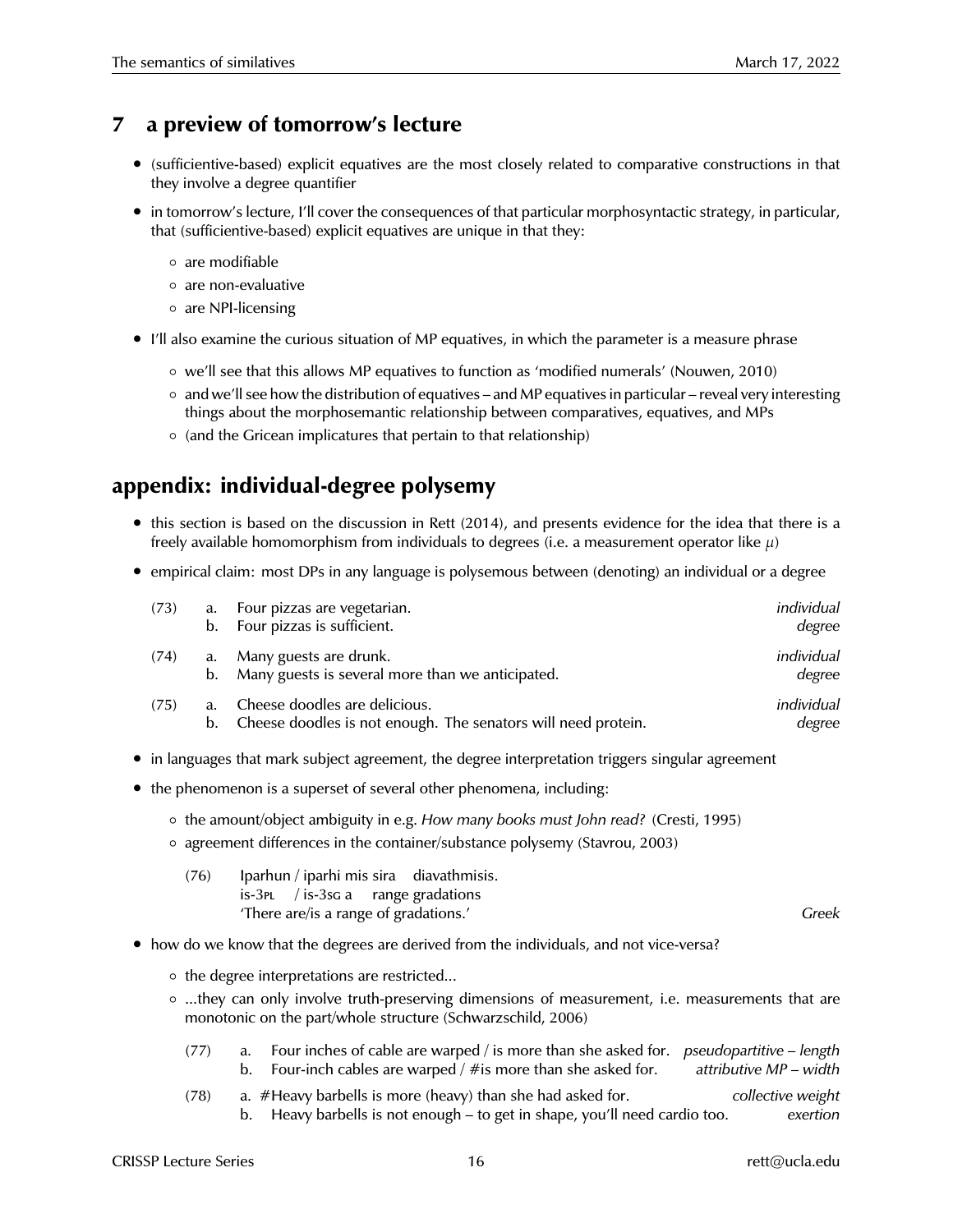## **references**

- Anderbois, S., Brasoveanu, A., and Henderson, R. (2015). At-issue proposals and appositive impositions in discourse. *Journal of Semantics*, 32:93–138.
- Anderson, C. and Morzycki, M. (2015). Degrees as kinds. *Natural Language and Linguistic Theory*, 33:791–828.

Barker, C. (2002). The dynamics of vagueness. *Linguistics and Philosophy*, 25:1–36.

Bartsch, R. and Vennemann, T. (1972). The grammar of relative adjectives and comparison. *Linguistische Berichte*, 20:19–32.

- Bucking, S. (2017). Composing wie wenn the semantics of hypothetical comparison clauses in German. *Natural Language and Linguistic Theory*, 35:979–1025.
- Benton, M. and van Elswyk, P. (2020). Hedged assertion. In Goldberg, S., editor, *The Oxford Handbook of Assertion*. Oxford University Press.

Bledin, J. and Srinivas, S. (2019). As ifs. In *Proceedings of Sinn und Bedeutung 23*, pages 163–180.

Bledin, J. and Srinivas, S. (2020). Exclamatory *as ifs*. In *Proceedings of Sinn und Bedeutung 24*, pages 84–101.

Brinton, L. J. (2014). The extremes of insubordination: Exclamatory as if! *Journal of English Linguistics*, 42:93–113.

- Caponigro, I. (2003). *Free not to Ask: on the semantics of free relatives and wh-words cross-linguistically*. PhD Thesis, UCLA.
- Caudal, P. and Nicolas, D. (2005). Types of degrees and types of event structures. In Maienborn, C. and Wollstein, A., editors, *Event arguments: foundations and applications*. Niemeyer.
- Champollion, L. (2015). *Parts of a whole: distributivity as a bridge between aspect and measurement*. Oxford University Press.

Cresswell, M. (1976). The semantics of degree. In Partee, B., editor, *Montague Grammar*. Academic Press.

Cresti, D. (1995). Extraction and reconstruction. *Natural Language Semantics*, 3:79–122.

Dayal, V. and Grimshaw, J. (2009). Subordination at the interface: A quasi-subordination hypothesis. Ms., Rutgers University. Dowty, D. R. (1979). *Word Meaning and Montague Grammar*. Reidel.

Farkas, D. and Roelofsen, F. (2015). Polarity particle responses as a window onto the interpretation of questions and assertions. *Language*, 91(2):359–414.

Goodhue, D. (2019). High negation questions and epistemic bias. In Espinal, M. T., editor, *Proceedings of Sinn und Bedeutung*, volume 23, pages 469–485.

Hanink, E. (2021). *Same*: structural sources of anaphora and relativization. *Glossa*, 6:1–50.

Haspelmath, M. and Buchholz, O. (1998). Equative and similative constructions in the languages of Europe. In van der Auwera, J. and Ó Baoill, D., editors, *Adverbial constructions in the languages of Europe*, pages 277–334.

Hay, J., Kennedy, C., and Levin, B. (1999). Scalar structure underlies telicity in "Degree Achievements". In Matthews, T. and Strolovitch, D., editors, *Proceedings of SALT IX*, pages 127–144. CLC Publications.

Kehler, A. (2002). *Coherence, reference, and the theory of grammar*. CSLI Publications.

Kennedy, C. (2010). The composition of incremental change. In Demonte, V. and McNally, L., editors, *Telicity, change and state: a cross-categorial view of event structure*. Oxford University Press.

Kennedy, C. and McNally, L. (2005). Scale structure, degree modification and the semantic typology of gradable predicates. *Language*, 81(2):345–381.

Koev, T. (2019). Parentheticality, assertion strength, and polarity. *Linguistics and Philosophy*, 44:113–140.

Krifka, M. (1989). Nominal reference, temporal constitution and quantification in event semantics. In Bartsch, R., van Benthem, J., and van Emda Boas, P., editors, *Semantics and Contextual Expression*, pages 75–15. Foris.

Krifka, M. (1990). Four thousand ships passed through the lock: Object-induced measure functions on events. *Linguistics and Philosophy*, 13:487–520.

McNally, L. and Kennedy, C. (2002). Degree vs. manner *well*: A case study in selective binding. In Arche, M.J., e. a., editor, *Cuadernos de Lingu´ıstica IX: In memorium Ken Hale*, pages 159–166. Instituto Universitario Ortega y Gasset, Madrid.

Nakanishi, K. (2007). *Formal properties of measurement constructions*. Mouton de Gruyter.

Nouwen, R. (2010). Two kinds of modified numerals. *Semantics and Pragmatics*, 3:1{41.

Nunberg, G. (1995). Transfers of meaning.

Parsons, T. (1990). *Events in the semantics of English*. MIT Press.

Partee, B. (1987). Noun phrase interpretation and type-shifting principles. In *Studies in Discourse Representation Theory and the Theory of Generalized Quantifiers (GRASS 8)*, pages 115–143. Foris.

Partee, B. and Rooth, M. (1983). Generalized conjunction and type ambiguity. In Bauerle, R., Schwarze, C., and von Stechow, A., editors, *Meaning, use and interpretation of language*, pages 361–383. de Gruyter, Berlin.

Piñón, C. (2000). Happening gradually. In Conathan, L., Good, J., Kavitskaya, D., Wulf, A., and Yu, A., editors, *Proceedings of the Berkeley Linguistics Society 26*.

Piñón, C. (2005). Adverbs of completion in an event semantics. In Verkuyl, H., de Swart, H., and van Hout, A., editors, *Perspectives on Aspect*, pages 149–166. Springer.

Piñón, C. (2008). Aspectual composition with degrees. In McNally, L. and Kennedy, C., editors, Adjectives and adverbs: *Syntax, Semantics and discourse*, pages 183–219. Oxford.

Rett, J. (2007). How *many* maximizes in the Balkan Sprachbund. In Gibson, M. and Howell, J., editors, *Proceedings of SALT*